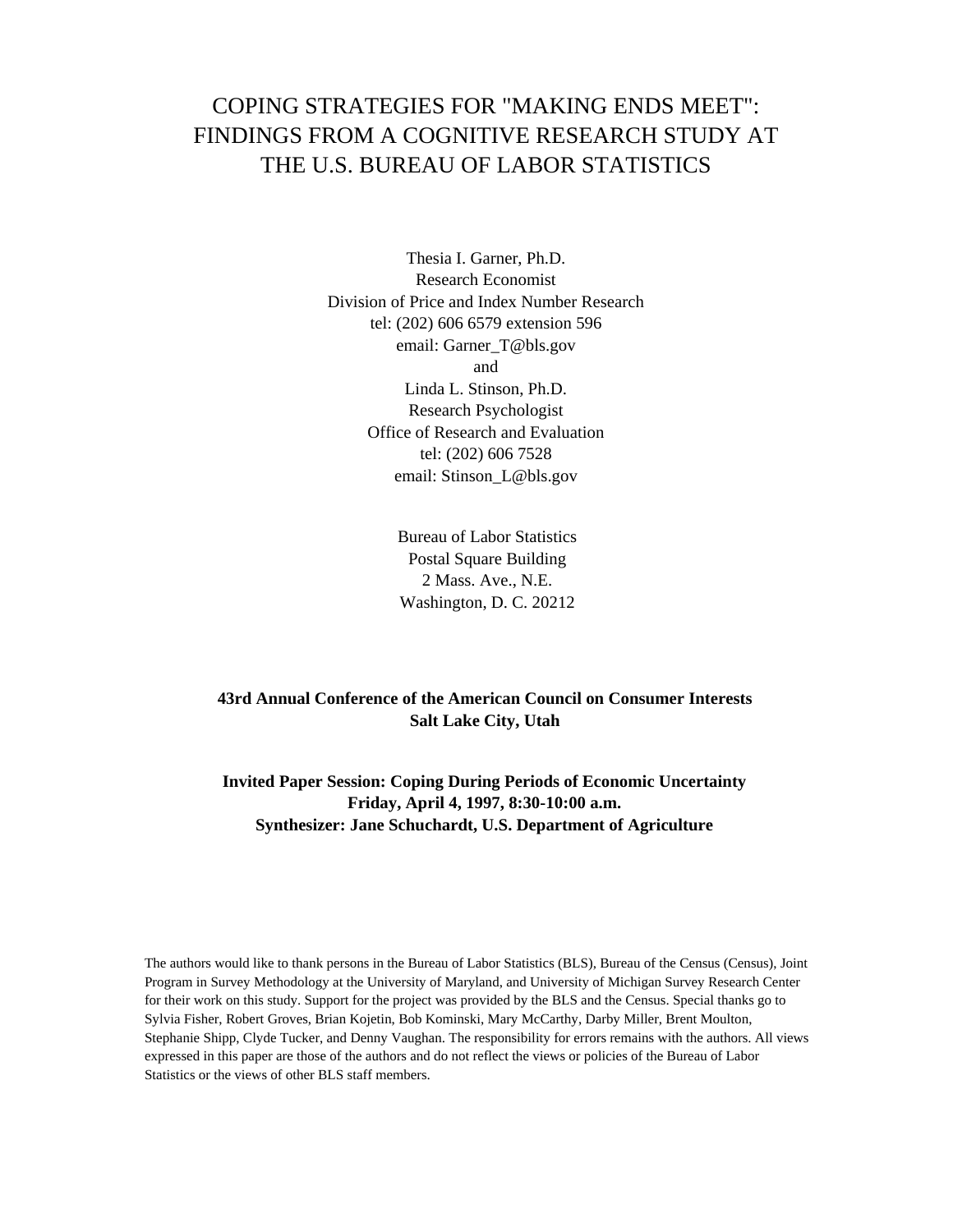### **I. INTRODUCTION**

Our society is continuously being faced with challenges associated with economic uncertainty. This economic uncertainty can be related to downsizing by companies, changes in the role of government, increased life spans, and changes in the composition of families. Concerns arise over income security resulting in economic strain. Changes resulting from economic uncertainty motivate individuals and households to initiate various adjustment or coping strategies as they strive to meet their basic needs. Other individuals and households use strategies which result in their actually "getting ahead." How people deal with changes and their implementation of various coping strategies will strongly influence whether these individuals are winners or losers. The assumption that people are motivated to change behaviors because of the discrepancy between ideal (i.e., standard) and actual situations (i.e., level) makes sense, but it is also well accepted across different theoretical literatures.

The major survey problem when measuring subjective phenomena such as possible coping strategies and income adequacy is the susceptibility to nonsampling error. Any change, temporary or permanent, in or around the responding subject (mood, experience, weather) may alter that subject's perceptions, interpretations, and conclusions- if only for a moment. Likewise, the context of the interview itself, the order in which questions are presented, and even the characteristics of the interviewer may affect the respondent's subjective assessment. In such cases, it would be difficult, if not impossible, to determine whether changes in subjective assessments represent true

1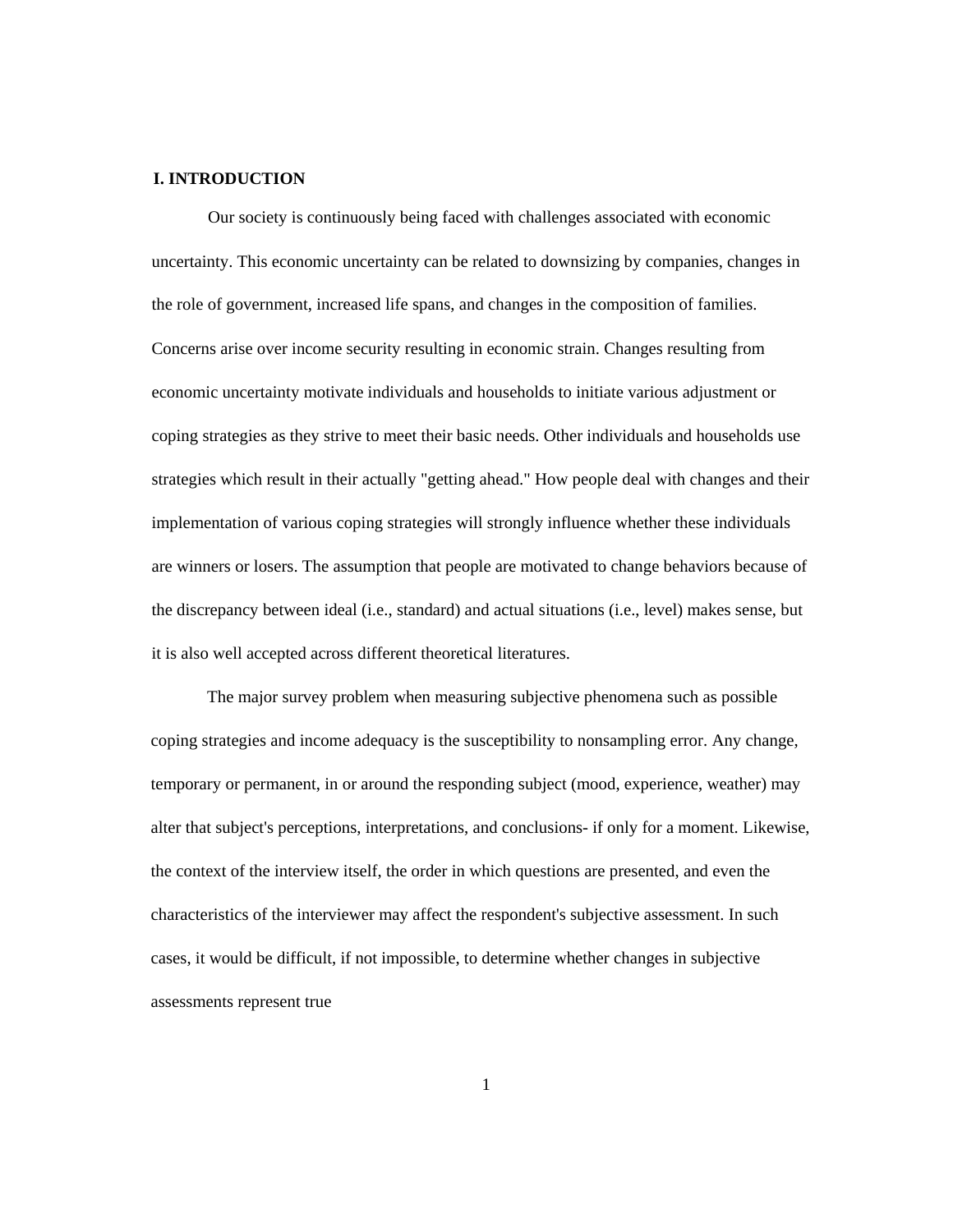variation resulting from a change within the subject or the intrusion of measurement error into the survey process. As a result, the effective use of subjective questions must absolutely depend upon (1) clear, precise, and unambiguous language, (2) non-arbitrary response categories, and (3) clearly defined concepts. Only in this way can surveys overcome the vulnerability of subjective questions to measurement error.

The purpose of this paper is to report on work being conducted within the U.S. Bureau of Labor Statistics (BLS), in conjunction with the Bureau of the Census, on subjective or cognitive assessments of economic well-being. The study was designed primarily to help us understand how individuals think as they are asked questions related to income adequacy; information about coping strategies was collected as part of this process. Here we focus on the coping strategies that individuals and households use or say they would use if necessary to "make ends meets." Since most American adults are confronted daily with the delicate task of balancing their income and expenses, it seems reasonable to expect them to have a rather well-developed budgetary sense and understanding of how they make ends meet. Consequently, the task of listing strategies that help them maintain that balance between income and expenses in pursuit of their personal goals should not be unfamiliar to them.

Once we gain a better understanding of questions like the ones we pose in our study, greater progress can be made to combine subjective assessments and objective measures of economic well-being. This information can be used to help us understand better the data that we already collect related to income and expenditures and other "objective" measures of levels of living, assist in our development of data collection instruments, and broaden our array of economic statistical measures. We should also be

2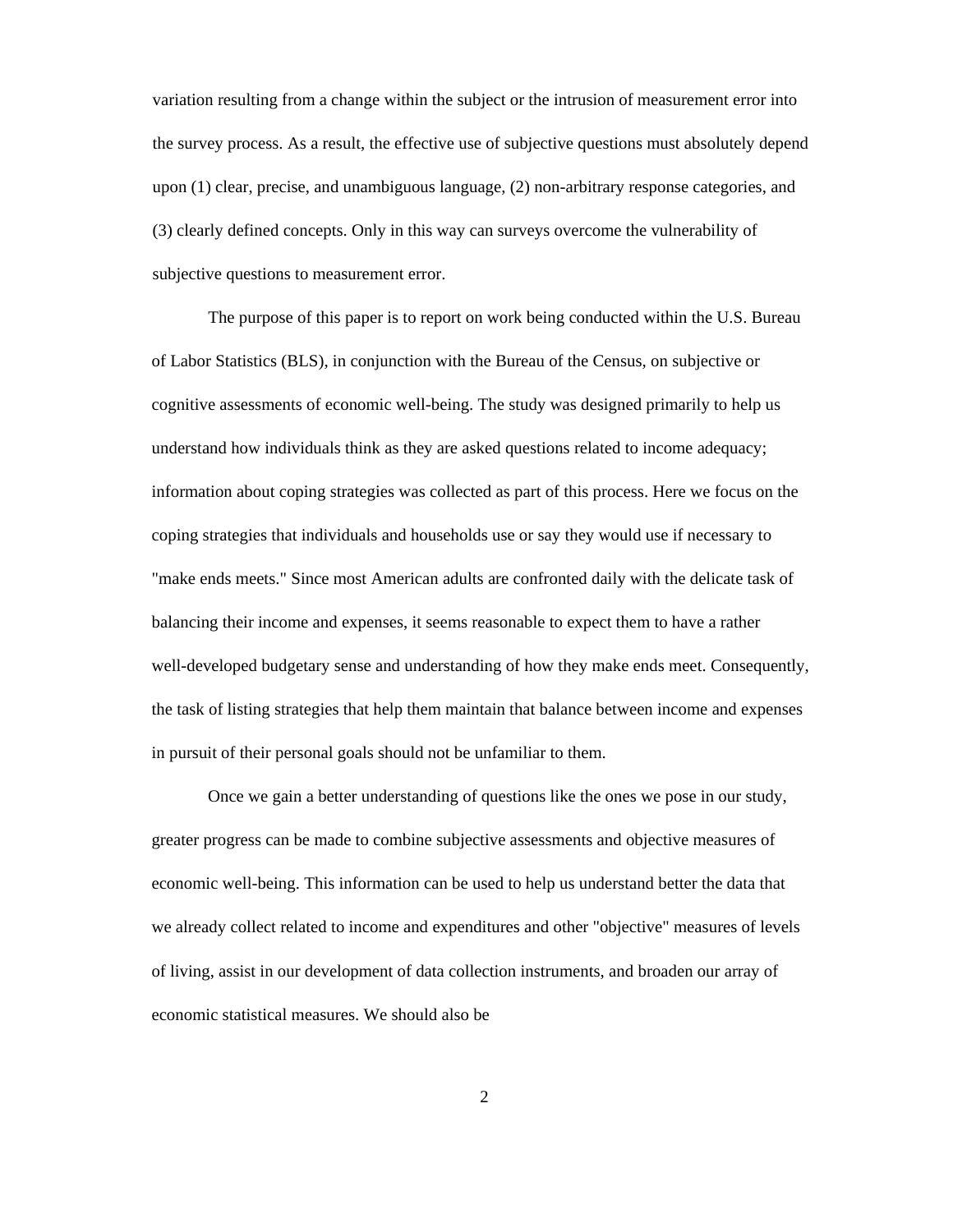able to test various consumption theories such as the life-cycle hypothesis and the relative income hypothesis, develop equivalence scales, measure individual welfare functions, conduct tests of utility maximization in consumer behavior, quantify habit formation and preference formation, and produce sufficiency thresholds (for references see Garner, Stinson, and Shipp 1996). In addition, with improved question wording and survey questionnaires, policy makers should be in a better position to design and implement improved maintenance and transfer programs for the more needy in our society.

The remainder of this paper is organized into four sections: study design, methodology, results related to coping strategies, and conclusion. The study was designed by staff within the Bureau of Labor Statistics (BLS), with data collected by the BLS and the University of Michigan Institute for Survey Research. Funding was provided by the BLS and Bureau of the Census.

### II. **STUDY DESIGN**

Our study was designed primarily to address four main research questions:

- 1. How do respondents interpret such terms as "minimum income," "sufficient income," "necessary expenses, " and "monthly household income?" Since these terms are not defined for respondents, the range of possible interpretations needed to be determined.
- 2. Are there potential order effects when asking respondents to make subjective assessments? For example, when respondents are asked to assess satisfaction with their income, are their ratings affected by questions immediately preceding those asked about their expenditures? The possibility exists that consideration of one's expenses may create a comparison that may temporarily raise or lower one's evaluation of income.
- 3. How do respondents use response categories such as "good/bad," "sufficient/insufficient," and "delighted/terrible?" Are these the appropriate terms for assessing people's attitudes and emotions about their income? What metric should be used for the scale range?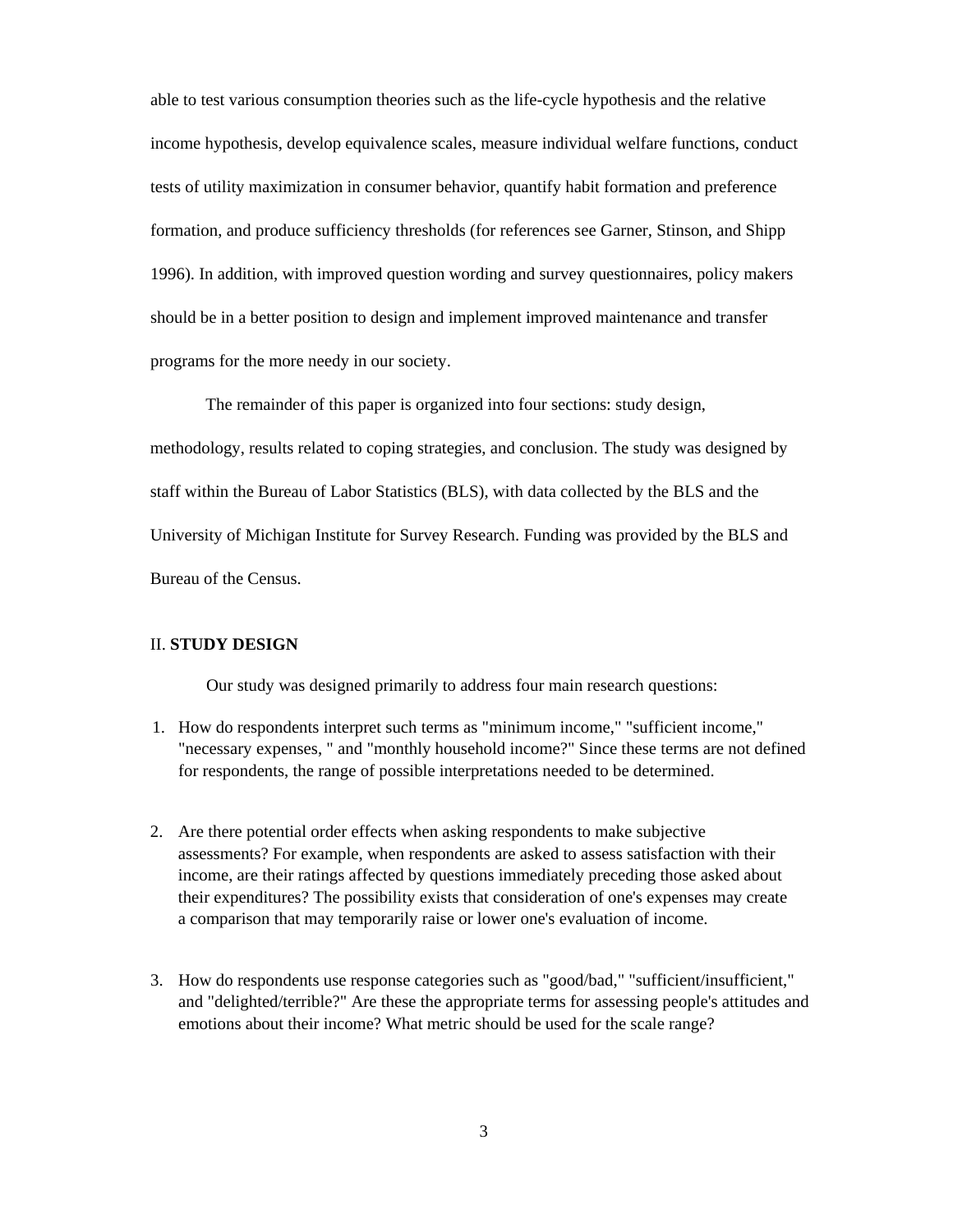4. How easy or difficult is it for respondents to make subjective assessments of their income? How accurately do respondents review their economic situation when making subjective assessments?

To address these four main research questions, a two-prong strategy of qualitative testing consisting of cognitive interviews and focus groups was used. The successful application of such qualitative methodologies requires that as many differing viewpoints as possible be gathered, so that a full range of ideas and opinions may be observed. In order to extend the breadth of views expressed, our study is designed to include three types of family composition, three levels of income, and five sites spread across the United States. The result is a three-by-three design matrix (based on household type and income group) with a total of nine cells; not all sites are represented by each cell in the matrix. At least five (5) interviews and one (1) focus group was conducted in each cell.

Based on our own evaluations and earlier work,  $\frac{1}{1}$  we expected that spending patterns impinge upon one's attitude toward income, so we decided it was necessary to include a range of household types reflecting diverse expenditure patterns. We screened participants and categorized their household types as:

- 1. single adults with no children under 18 years-of-age in the home,
- 2. adults (either single or sharing expenses with another adult) with children under 18 years-of-age in the home,

3. adults sharing expenses, but with no children under 18 years-of-age in the home.

We defined the levels of income as either (1) low, (2) medium, or (3) high. These are determined separately for each geographic area in which testing is conducted. Using July to December 1994 Income Percentile Data from the Current Population

\_\_\_\_\_\_\_\_\_\_\_\_\_\_\_\_\_\_\_\_\_\_\_\_\_\_\_

<sup>&</sup>lt;sup>1</sup>Garner and de Vos (1995).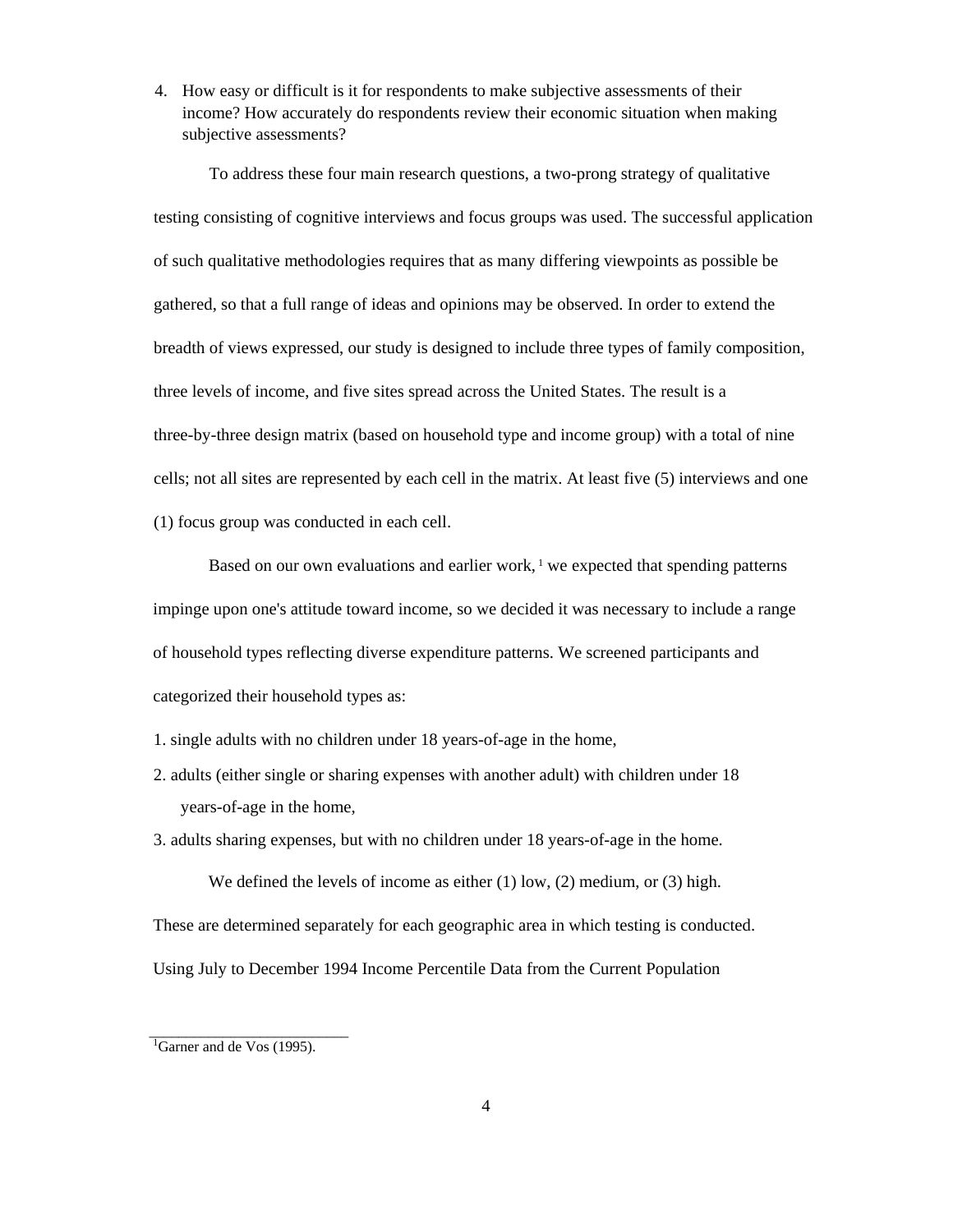Survey (CPS),  $2 \times 1$  staff from the BLS  $3$  adjusted these estimates to the March 1996 level using the CPI-U for all items.<sup>4</sup> These estimates represent taxable household income in the appropriate metropolitan statistical areas and do not include the cash value of food stamps. The income ranges for each area are divided into thirds for each of the three household types.

The five sites were selected to provided national coverage, as well as some urban/rural differentiation. The sites were Miami, Los Angeles, Detroit, Baltimore, and West Virginia. In this paper, we present summary results from all of the interviews. The Miami , Baltimore, and West Virginia focus groups and cognitive interviews were conducted by research psychologists and other staff members from the BLS. Data from individuals living in the Los Angeles and Detroit areas were collected by a team of researchers from the University of Michigan Survey Research Center, under contract with the BLS. Data were collected during the late spring and summer of 1996.

### **III. METHODOLOGY**

Our choice of two qualitative methodologies, *focus groups* and *cognitive interviews,*  reflected our lack of even the most basic information concerning the ways that respondents would react to these types of questions, scales, and concepts. We had no prior hypotheses driving our data collection. Instead, we were attempting to (a) simply observe the procedures and strategies respondents use when making subjective

\_\_\_\_\_\_\_\_\_\_\_\_\_\_\_\_\_\_\_\_\_\_\_\_\_\_\_\_\_\_\_\_\_\_\_\_\_\_\_\_\_\_\_

<sup>&</sup>lt;sup>2</sup> Special thanks are extended to Kathleen Short of the Census Bureau for producing these ranges. Earlier ranges were produced by Bill Passero using CEX data but we decided later to use the CPS data for selecting our subsamples.

<sup>&</sup>lt;sup>3</sup>Thanks to Wolf Weber for this conversion.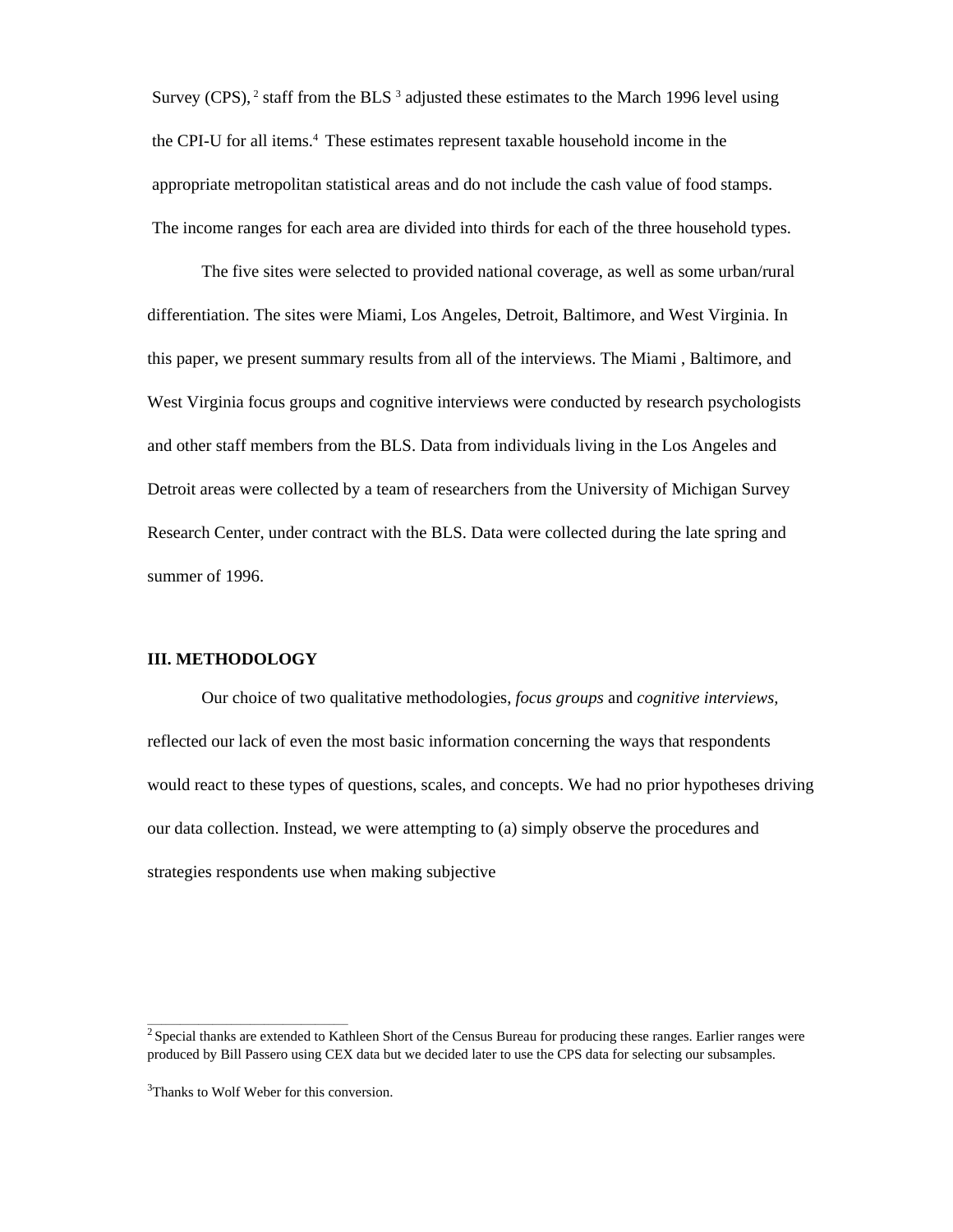assessments, (b) hear the language they use when discussing these topics, and, ultimately, ( c) see these issues from the respondents' perspective by encouraging and assisting them in articulating their own unique perspectives on the world.

#### *A. Focus Groups*

In our focus groups, respondents were asked to discuss the concepts of "minimum income" among themselves. Specifically, we asked them:

- What amount of income would they need to "make ends meet" and how did they decide upon this amount?
- What expenses would be covered by "enough money to make ends meet?" What would this amount of money purchase?
- What things in their lives determine the amount of income a family needs "to make ends meet?"

In addition, participants were asked to evaluate different "levels" of income. For

instance, they were asked to describe the differences between "good" and "bad" amounts of

income. A similar discussion was raised for the distinctions between "sufficient" and

"insufficient" incomes. Participants were asked to consider what elements or events might

cause the dividing points between "good and bad" or between "sufficient and insufficient"

incomes to fluctuate. Finally, participants were presented with the "delighted/terrible" scale and

probed for their reaction to, as well as their understanding and use of its response categories.

#### *B. Cognitive Interviews*

For this study, several tasks were drawn from the repertoire of cognitive laboratory

techniques. The interviews begin with a concurrent think-aloud task, through

\_\_\_\_\_\_\_\_\_\_\_\_\_\_\_\_\_\_\_\_\_\_\_\_\_\_\_\_\_\_\_\_\_\_\_\_\_\_\_\_\_\_\_\_\_\_\_\_\_\_\_\_\_\_\_\_\_\_\_\_\_\_\_\_\_\_\_\_\_\_\_\_\_\_\_\_\_\_\_\_\_\_\_\_\_\_ <sup>4</sup> No CPI-U data were available for the Detroit/Ann Arbor area for March 1996. The alternative for updating the income ranges was thus to average the CPI-Us for February 1996 and April 1996 to make the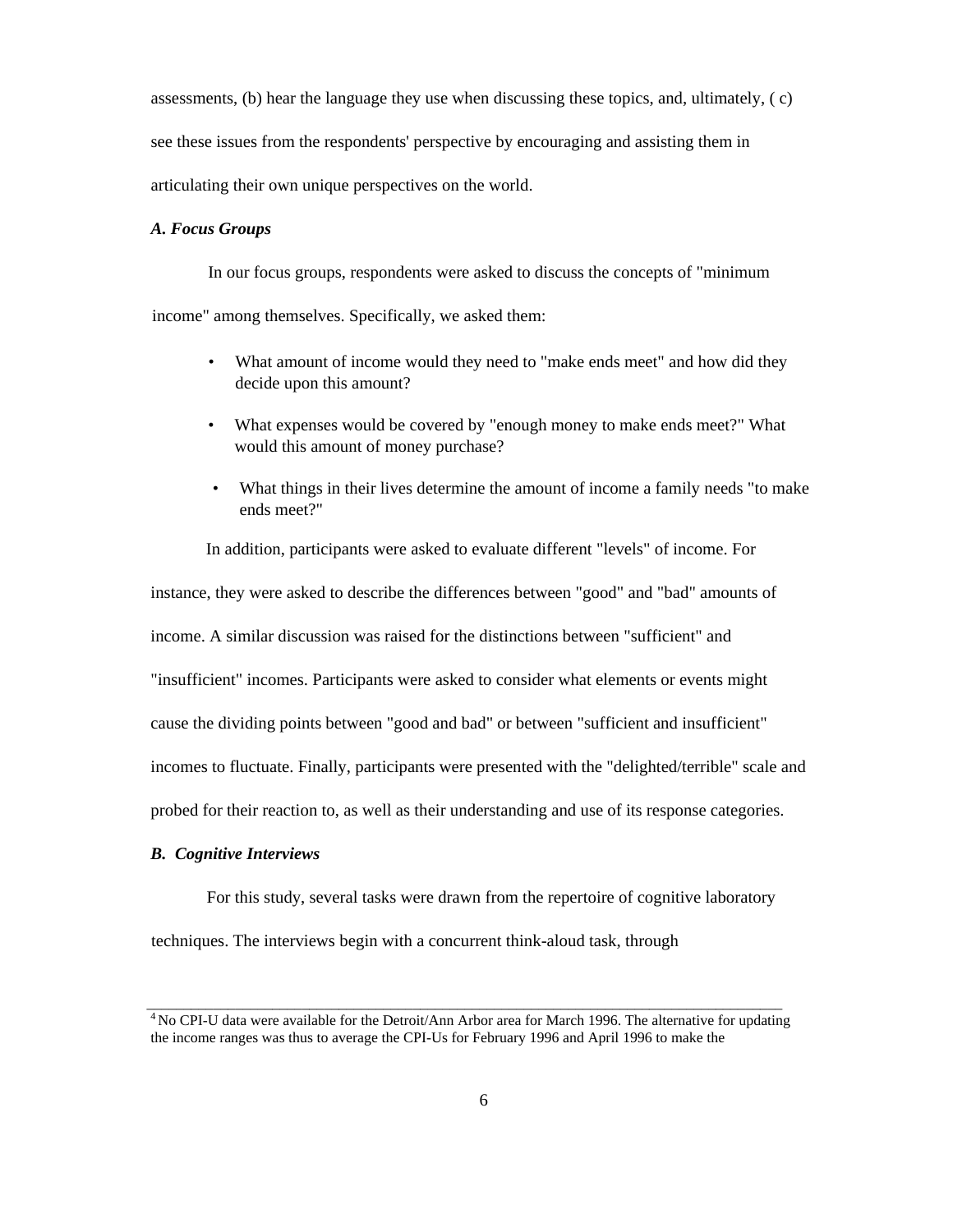which the participants were able to describe their thoughts while answering either the MIQ and an alternative "minimum spend" question. Participants were first "taught" to create an answer out loud by having the procedures explained and demonstrated. They were then requested to talk through all the issues and problems they had as they arrived at , their answer to the question. As the answers emerge, the interviewer followed up with probing questions to gain additional details and understanding. Participants were asked to rate their confidence in the answer they provided and to paraphrase some of the concepts in their own words. Such strategies are generally used to identify difficulties in understanding question wording or concepts, recall strategies, and the participants' reactions to the question. <sup>5</sup>

A second technique used was an "income sorting" task directed toward assessing the ways that participants evaluate income. Two versions of the task were used for each participant. In each case, cards were arranged in front of the participant that were labeled either "Very good," "Good," "Bad," "Very Bad" or "Sufficient," "Insufficient." Participants were then handed a stack of cards with dollar amounts written on them, ranging from \$250 to \$6,000 in \$250 increments. Participants were instructed to think about all the members of their household and their expenses and then to evaluate each dollar amount as monthly take-home pay. The evaluations were made by placing each dollar amount into an appropriate category. After all the cards had been sorted and the difficult gray areas between categories recognized, the interviewers probed the decisions. Participants were asked to discuss how they decided to categorize the dollar amounts,

adjustment.

\_\_\_\_\_\_\_\_\_\_\_\_\_\_\_\_\_\_\_\_\_\_\_\_\_\_\_\_\_\_\_\_\_\_\_\_\_\_\_\_\_\_\_\_\_\_\_\_\_\_\_\_\_\_\_\_\_\_\_\_\_\_\_\_\_\_\_\_\_\_\_\_\_\_\_\_\_\_\_\_\_\_\_\_\_\_\_\_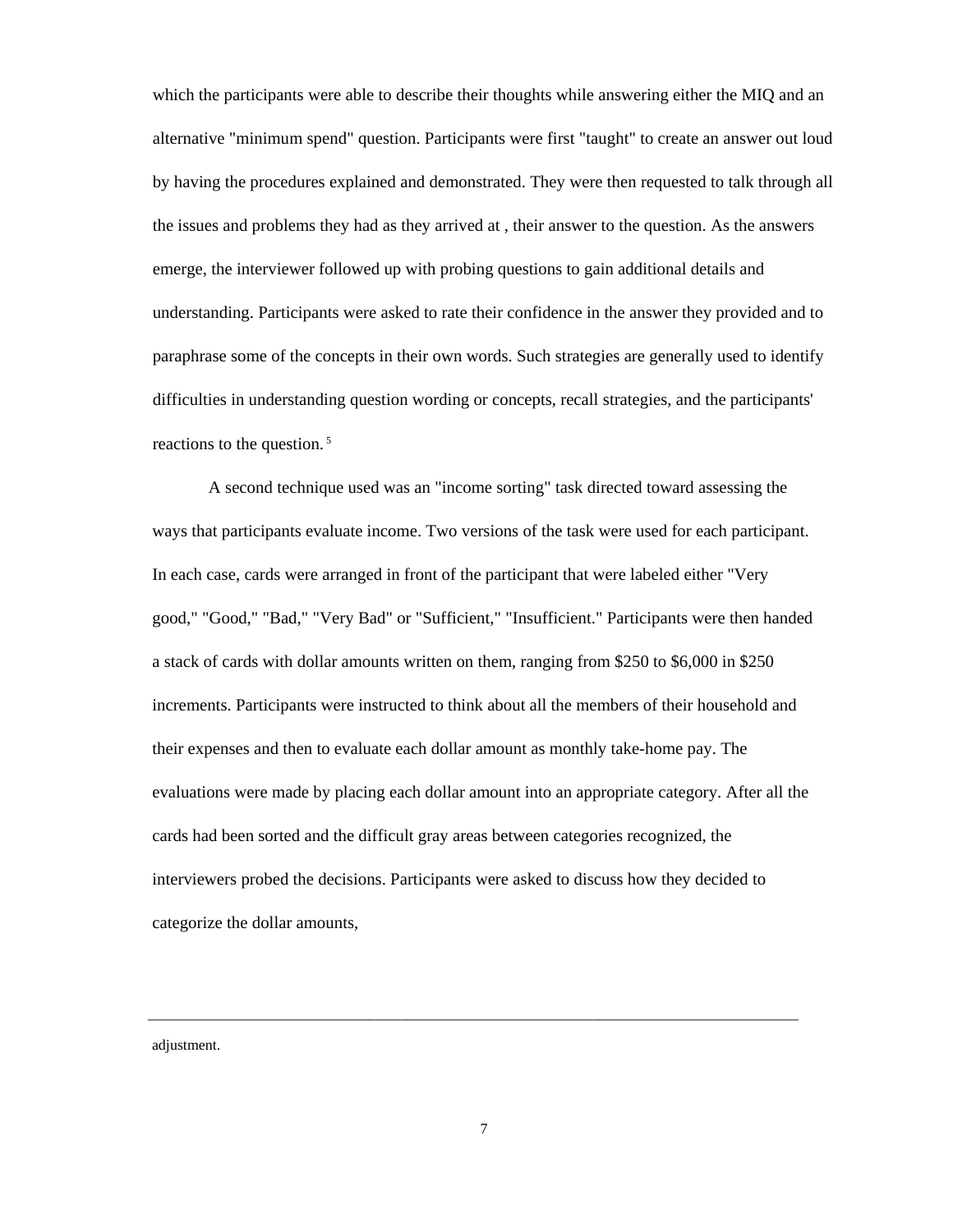what the income amounts categorized together had in common, and what their lives would look like with the varying categories of income.

A third task was a series of short answer questions using the "delighted/terrible" scale. "Satisfaction" assessments ran the risk of being affected by preceding questions that make specific information salient, thereby creating temporary standards of comparisons, affecting judgments, and causing later responses to be higher or lower by comparison. So in order to test for this possibility, a series of questions was asked for which participants were to use the "delighted/terrible" scale to identify how they felt about expenses such as the cost of feeding their families, eating out in restaurants, buying clothes, health care, transportation, school tuition, and housing. Half of the participants were asked to assess their family incomes *prior* to expenditure assessments; half of the participants were asked to evaluate their family incomes *after* the evaluation of expenses. Participants were also asked to discuss the "delighted/terrible" scale and to describe the meaning of the various categories.

In order to understand more fully the meaning of 'making ends meet,' we asked respondents to tell us what their lives would look like if they could NOT make ends meet. Their responses were a fascinating description of coping strategies and emotional reactions. Life in which you were "not making ends meet" was outlined as a series of behaviors undertaken to curb spending and increase earnings, along with a number of negative emotions running in tandem.

<sup>5</sup> T. J. DeMaio and J. M. Rothgeb. "Cognitive Interviewing Techniques in the Lab and in the Field." In Answering Questions, N. Schwarz and S. Sudman (eds.). San Francisco: Jossey-Bass Publishers, 1996, pp. 177-195.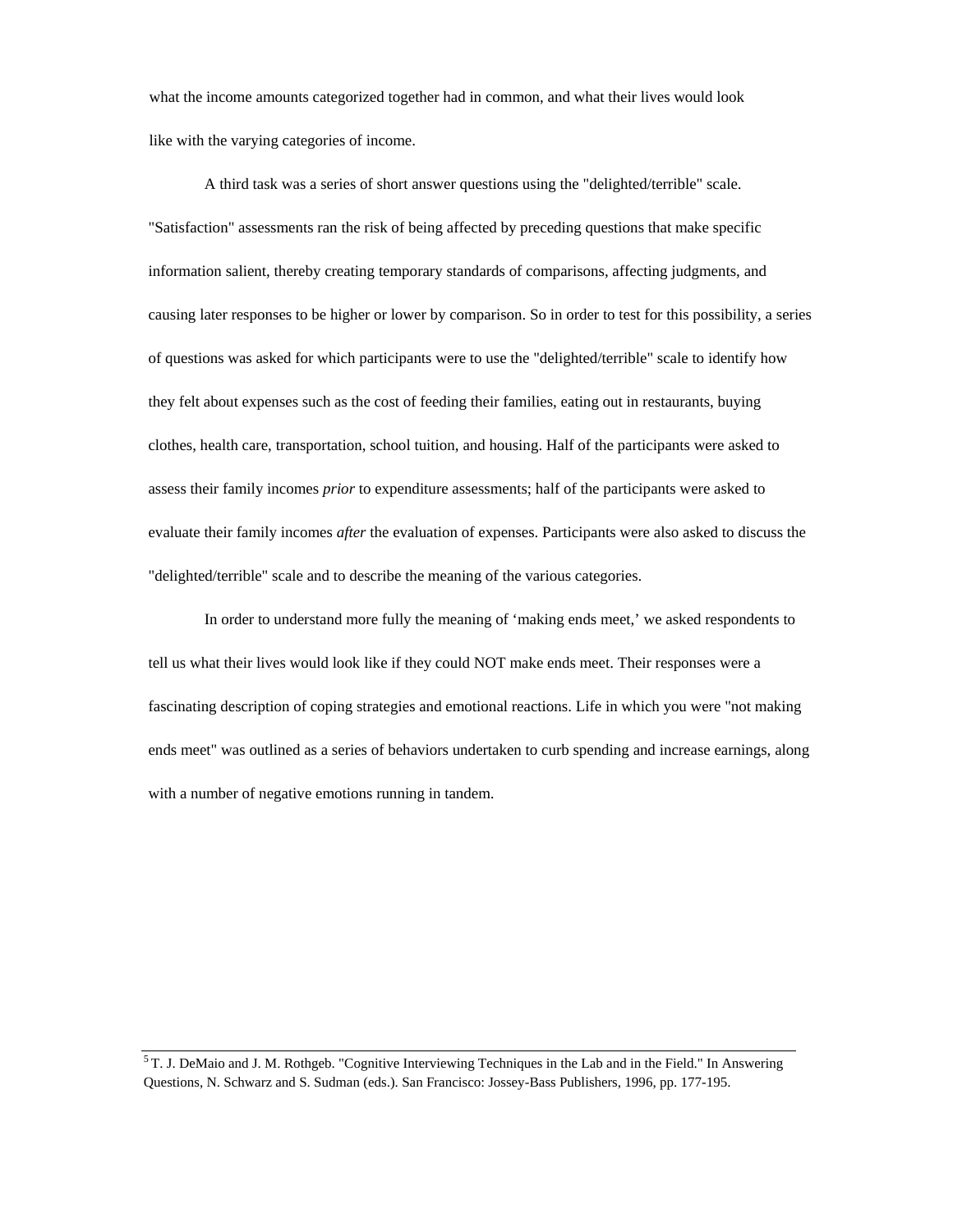In closing, the interview participants answered a series of short debriefing questions.

These questions probed their reactions to the interview itself, what they liked best and least during the interview, what was easiest and most difficult, and their ideas for other questions that we could ask to more fully understand their subjective experience of the *yin* and *yang* of income and expenses.

## **IV. RESULTS**

A number of psychologists have argued that it is through our efforts to exercise control over our lives by making decisions and adjusting our behavior that we show ourselves to be most human (Adler, 1930; de Charms, 1968; White, 1959). Our respondents clearly demonstrated this fundamental human urge to take charge of their own existence. Repeatedly, they described ways they might adapt to new economic constraints, curtail their spending, and attempt to regain fiscal ascendancy (see Appendix). Echoing the economizing tactics detailed by Van Raaij and Eilander (1983), these strategies seem generally to be directed at adjustments to (1) price, (2) quantity, (3) quality, and (4) lifestyle. Examples generated by our respondents in each of these categories are listed below.

#### Adjustments to Price

- look for sales
- buy second-hand goods
- shop with coupons
- buy generic products
- eat cheaper foods
- move to cheaper lodgings
- buy a cheaper automobile
- pay cash to increase awareness of spending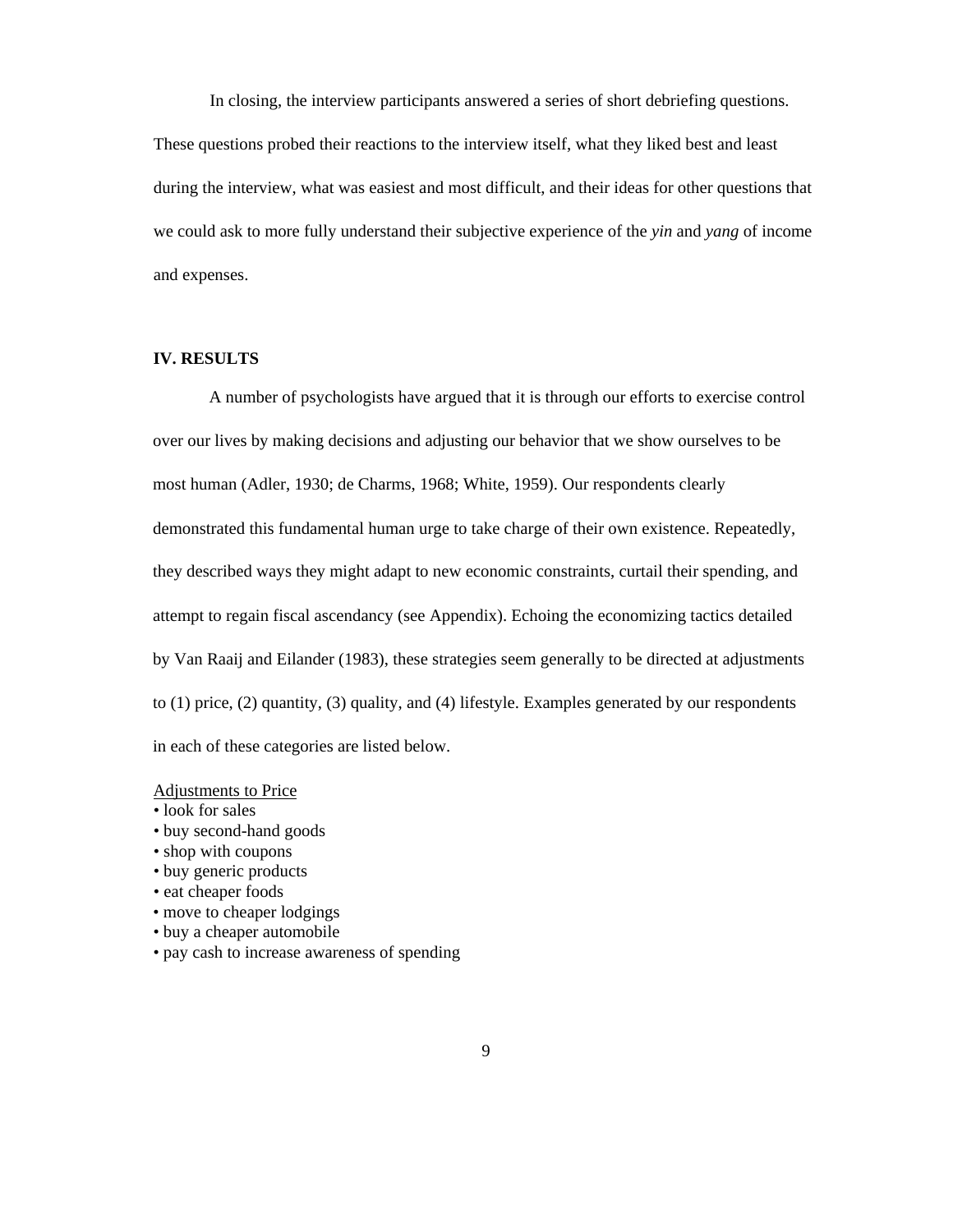Adjustments to Quantity

- limit new clothing purchases
- stretch personal hygiene supplies
- limit amount of insurance coverage
- take fewer car trips
- limit entertaining, dating, recreation
- make fewer long-distance telephone calls
- conserve electricity and gas
- limit laundering of clothes
- eat fewer snacks and skip meals
- no eating out
- limit church tithes and charity donations
- postpone home repairs
- postpone health procedures
- limit hair cuts or hair styling

## Adjustments to Quality

- move to more dangerous, but cheaper, part of town
- buy smaller home
- make gifts instead of purchasing them
- trade-in a new car for an older model; keep automobiles longer
- give up specialty vehicles (e.g., vans, motorcycles)
- buy food that `keeps you going' (e.g., macaroni, oatmeal, rice, pasta)
- stop buying fancy cuts of meat, fresh vegetables or fruit
- use cloth diapers instead of disposables

## Adjustments to Lifestyle

- move in with family or friends
- take in a roommate/boarder
- have children spend a week with their grandparents
- drop out of college
- give up private schools for the children
- come out of retirement and work
- take on multiple jobs (e.g., get a night job)
- borrow from family and friends
- borrow from the bank
- sell possessions, cash-in investments
- accept gifts from Churches
- change from driving one's own car to walking, bicycling, or using public transportation
- go to nature parks for free entertainment
- find edible plants and/or can one's own produce
- do home repairs and all housework oneself
- find a husband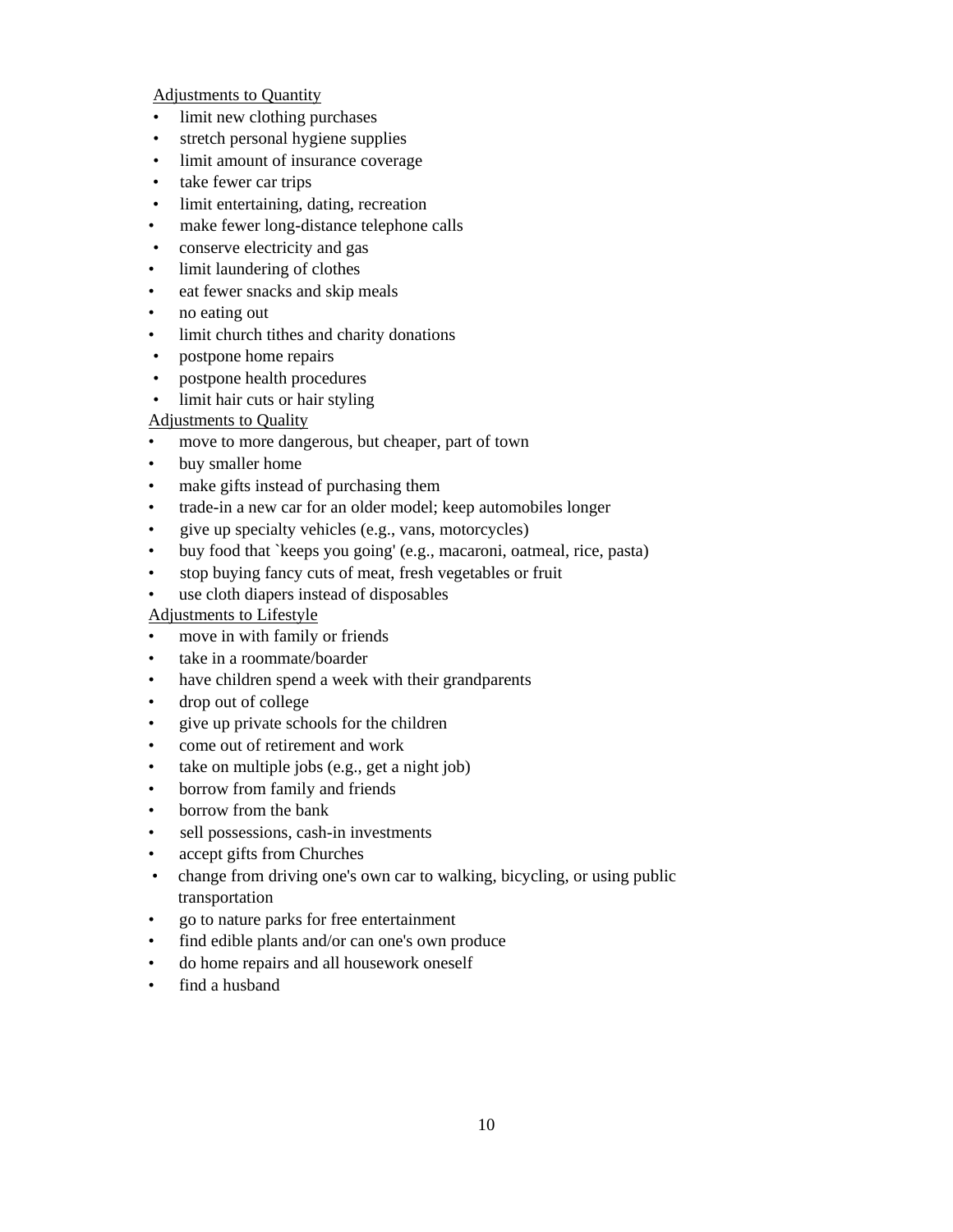Along with the notion of regaining control over one's economic situation is the issue of "predictability." By changing one's behavior, not only does one attempt to remedy unpleasant economic conditions, but one may also seek to re-establish the predictability of events. A number of psychologists have suggested that this "cognitive control" is an integral feature of coping (Averill, 1973; Greer et al., 1970; Lemer, 1970, 1971). Our respondents alluded to their need for a predictable economic situations when they told us that income insufficiencies would cause them to experience worry and stress. As they said:

*"(Having insufficient income means) I will always have to worry how I would pay my other bills. "*

*"With the bad income, it's dark and uncertain; there's struggle. There's a real insecurity level that comes in here in the bad (income amounts). You're living from day-to-day. "*

*"(With very bad amounts of income), I'd be worried about the future. I'd worry a great deal about the future.* " (Unpublished BLS report--- Thesia, I don't know exactly how we should reference this here)

In some cases, our respondents mentioned the possibility of being so worried by not making ends meet that they would become "depressed." Researchers have viewed depression as having many components, including the loss of self-esteem and motivation resulting from the uncontrollability of outcomes. But the negative emotions that accompany depression are considered to result from the expectation of bad events, since one is generally not depressed by good events, even when they are uncontrollable (Abramson et al., 1978). At least three factors are credited with intensifying the negative emotions that accompany depression:

1. the desirability of the unobtainable outcome or the aversiveness of the unavoidable outcome,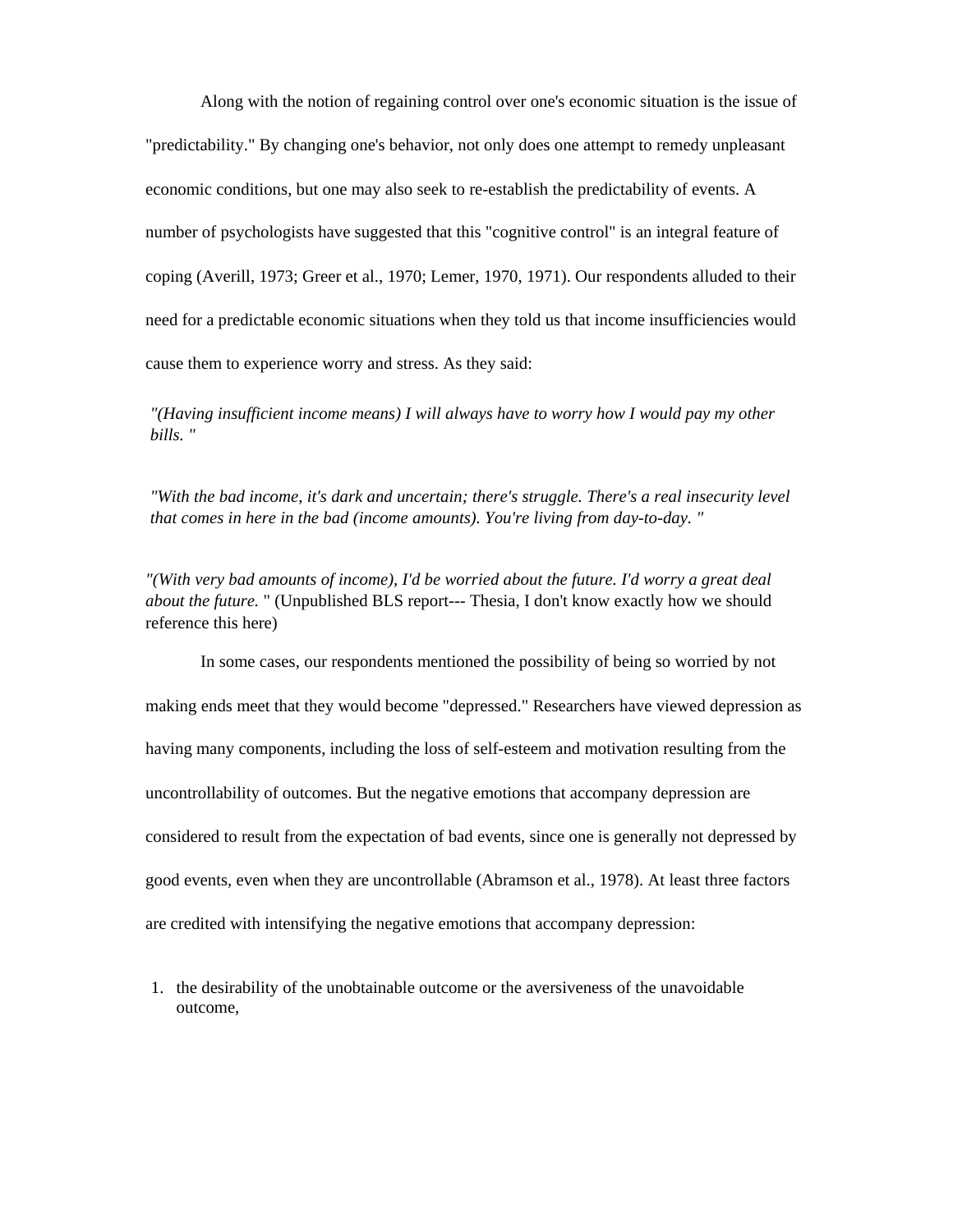- 2. the degree of uncontrollability, and
- 3. perceptions of internal factors, such as lack of ability, as the cause of negative outcomes. (Abramson et al., 1978, p. 65)

Another factor that may contribute to the cognitive discomfort of "not being able to make ends meet," is the comparison with one's prior experiences of economic comfort According to Thibaut and Kelley (1959) one's current experience is driven, in large part, by that to which one has become accustomed. These past experiences create a backdrop of expectations or "comparison level" against which all new experiences are measured and from which their meaning is drawn (Thibaut and Kelley, 1959, p. 81). The classic example is that of driving 60 miles per hour for several hours and then feeling agitated if one must creep along at 40 miles per hour, whereas that same 40 miles per hour seems quite rapid after being stalled in a traffic jam (Deutsch and Krauss, 1965, p. 117). Again, the effect of this comparison with prior standards was reported by our respondents:

*"(With very bad income amounts) my children would probably go into depression and become very upset not knowing why they don't have the things that they used to have... it would be bad for them, especially mentally and physically. "*

*"The family as a whole, I think, would suffer just from the negative attitudes that would come out of the frustration of not being able to meet the necessary bills. And there would be frustration involved in the small luxuries that we do have, if we could not have those. "* (Stinson 1997)

When situations become uncontrollable and unpredictable, when one's actions do not appear to be successful in remedying aversive events, the result may such profound psychological distress that many kinds of maladaptive responses begin to appear. These responses may include feelings of helplessness, self-destructive activities, or even physical disease (Wortman and Brehm, 1975, p. 278). Among the actions cited by a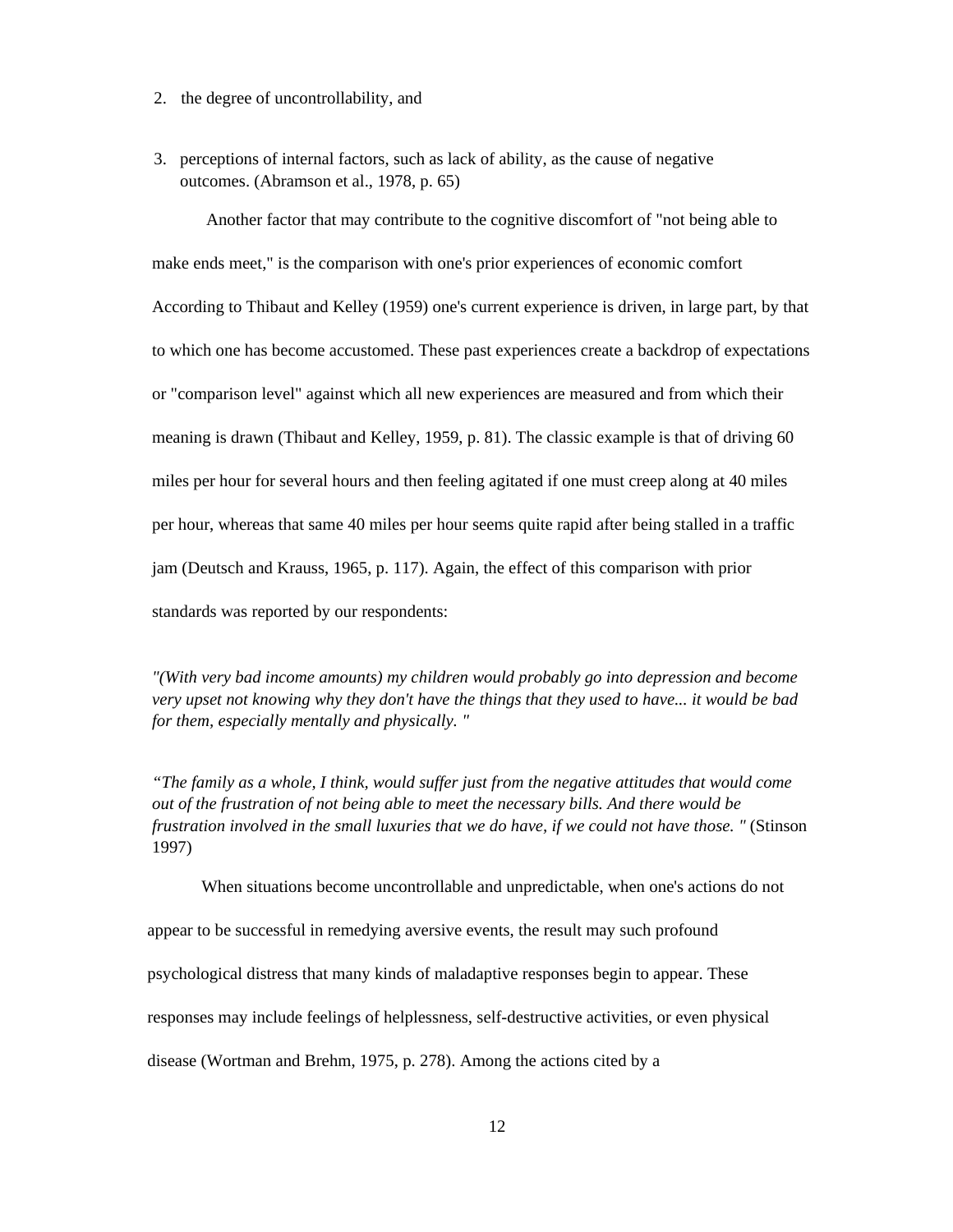couple of our respondents in response to the prospect of economic despair was the

possibility that one, in fact, may just give up and commit suicide. As they said:

*"With bad income, you feel pressure, tension, frustration; this is where fear begins. With the very bad (amounts), a lot of people feel suicidal. They feel worthless and depressed. " .*

*"Very bad income brings depression. There's a sense of futility. You might even seek desperate measures to get out. "*

*7 would be very depressed, I'm sure. My health would probably decline ... . "* (unpublished BLS report)

There is also some evidence from the animal literature that when organisms encounter uncontrollable negative stimulation, they will begin reflexive fighting. That is to say, many species will indiscriminately strike at any target, including innocent bystanders, when confronted with physical pain or even frustration when previous rewards are withheld. While this may appear to be maladaptive behavior, such aggressive responses may actually be rewarding in the face of uncontrollably aversive situations (Ulrich & Azrin, 1962). In humans, this may be manifested by hostility and aggression toward the agents causing the uncontrollable events and may generalize to others who are close to them (Brehm, 1966). Once again, our respondents alerted us to this possibility when they described family fighting and marital strain resulting from straitened economic situations.

*"(If we couldn't make ends meet), it'd be a lot more stress in the family. I could see us blaming each other for lack of income and blaming each other for spending too much... it could be drastic enough to lead to separation. Part of the fact that led to the divorce in my first marriage was small income. Money always seemed to be a factor in arguments. "*

*"(If we couldn't make ends meet), I would imagine that there would be a lot of stress in the marriage. Talking to my friends, that is one of the biggest things they argue about. The stress in marriages is about making ends meet. There would be a lot of stress in the marriage. "*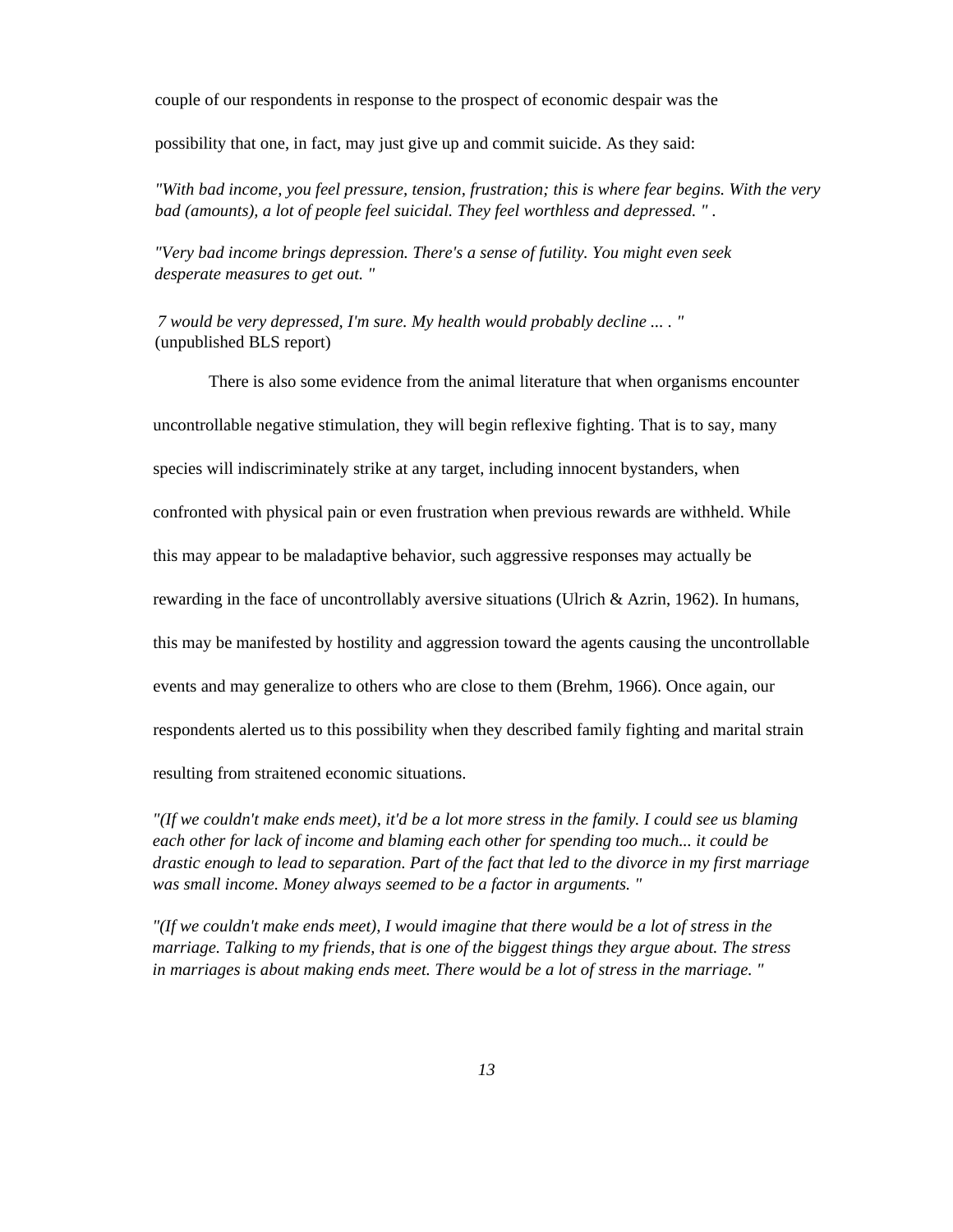*"(If you couldn't make ends meet), it would be chaos. There would probably be a lot more fighting in the house... arguing.* "(unpublished BLS report)

Taken all together, we see from these respondent reports that "not being able to make ends meet" produces discomfort on many levels. On the one hand, there is physical discomfort produced by having to make sacrifices and changes to decrease spending and increase available funds. The behaviors which our respondents reported to us represent many alternatives for coping with this financial struggle (see Appendix). On the other hand, there is also a cognitive component which accounts for a great deal of the distress resulting from not being able to make ends meet. Repetitive thoughts dwelling upon one's economic insufficiencies create worry and fear. Furthermore, if one judges oneself to be ineffectual in dealing with the difficulties, not only is the worry and stress magnified, but the effect may be so severe that inactivity and depression result (Bandura, 1982).

#### **V. CONCLUSION**

Our research on subjective assessments of economic well-being have provided us with insight into how individuals, families, and households cope, not only during periods of economic uncertainty, but each day. With this added knowledge, we in the federal statistical community hope to be able to improve our data collection instruments which are used to monitor the economic situation of these groups. We live in a world increasingly characterized by economic uncertainty, research such as this, helps us to understand how we are getting by or getting ahead.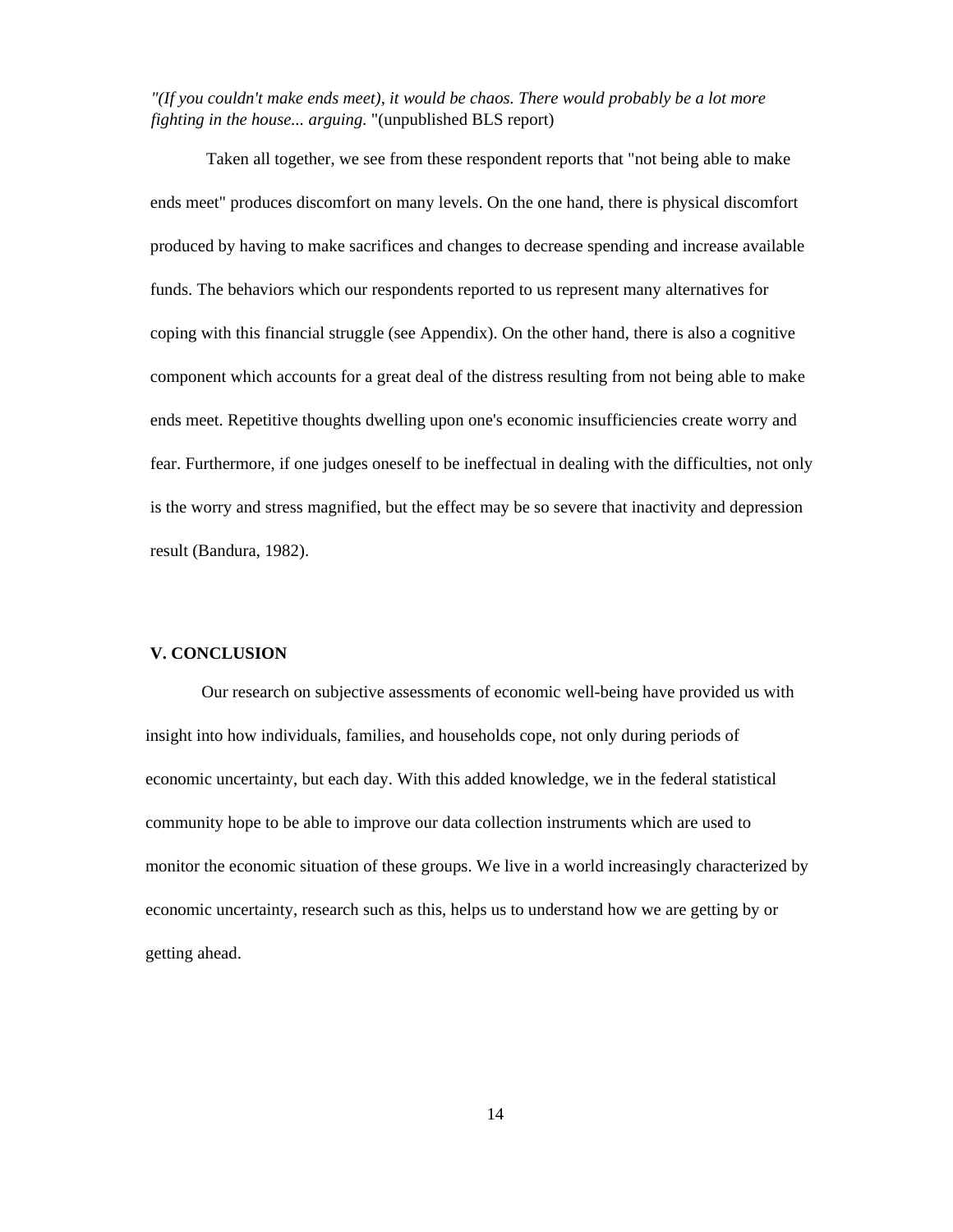#### **V. REFERENCES**

Abramson, L., Seligman, M., and Teasdale, J.D. (1978). "Learned Helplessness in Humans: Critique and Reformulation." *Journal of Abnormal Psychology,* 87, 49-74.

Adler, A. (1930). "Individual Psychology." In C. Murchinson (Ed.), *Psychologies of* 1930. Worcester, Mass.: Clark University Press.

Averill, J.R. (1973). "Personal Control Over Aversive Stimuli and its Relationship to Stress." *Psychological Bulletin,* 80, 286-303.

Bandura, A. (1982). "Self-Efficacy Mechanism in Human Agency." *American Psychology,* 37, 122-147.

Brehm, J.W. (1966). *A Theory of Psychological Reactance.* New York: Academic Press.

DeCharms, R. (1968). *Personal Causation.* New York: Academic Press.

Deutsch, M. and Krauss, R. (1965). *Theories in Social Psychology.* New York: Basic Books.

Garner, Thesia I. and Klaas de Vos (1994), "Income Sufficiency, Expenditures and Subjective Poverty: Results from the United States and the Netherlands," In *Models and Measurement of Welfare and Inequality,* edited by Wolfgang Eichhom, Berlin, SpringerVerlag.

Garner, Thesia I., Linda L. Stinson, and Stephanie S. Shipp (1996), "Affordability, Income Adequacy, and Subjective Assessments of Economic Well-Being: Preliminary Findings." Paper presented at the Association for Consumer Research Conference, October 10-13, 1996, Tucson, Arizona.

Greer, J.H., Davison, G.C., and Gatchel, R.I. (1970). "Reduction of Stress in Humans Through Non-Vertical Perceived Control of Aversive Stimulation." *Journal of Personality and Social Psychology,* 16, 731-738.

Lerner, M.J. (1970). "The Desire for Justice and Reactions to Victims." In J. Macaulay and L. Berkowitz (Eds.), *Altruism and Helping Behavior.* New York: Academic Press.

\_\_\_\_\_\_\_\_\_(1971). "Observer's Evaluation of a Victim: Justice, Guilt and Veridical Perception." *Journal of Personality and Social Psychology,* 20, 127-130.

Stinson, Linda (1997), *The Subjective Assessment of Income and Expenses: Cognitive Test Results, Final Report,* Bureau of the Labor Statistics, Washington, D. C., January.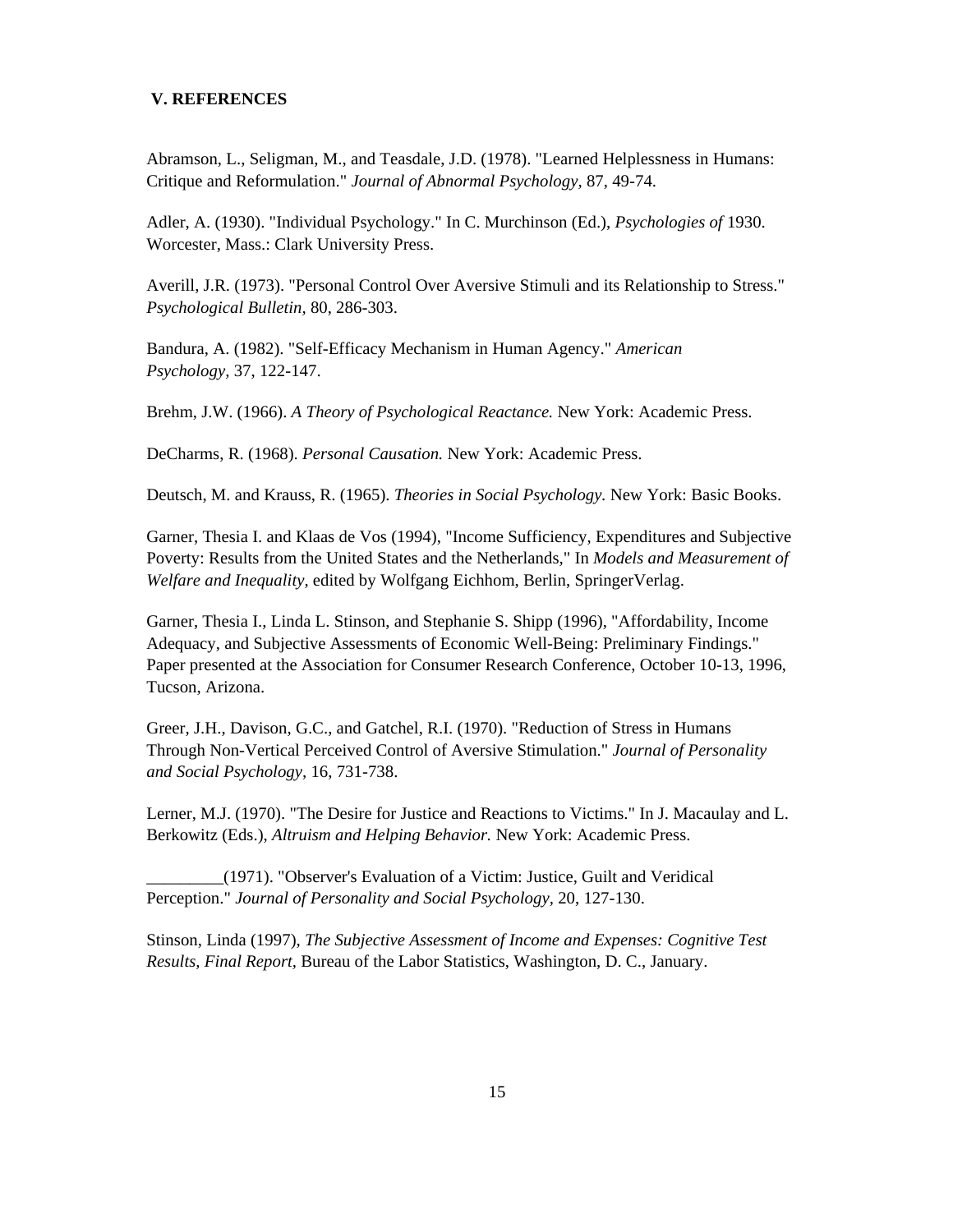Thibaut, J.W., and Kelley, H.H. (1959). *The Social Psychology* of Groups. New York: John Wiley & Sons.

Ulrich, R.E. and Azrin, N.H. (1962). "Reflexive Fighting in Response to Aversive Stimulation." *Journal of Experimental Analysis of Behavior,* 5, 511-520.

Van Raaij, W.F. and Eilander, G. (1983). Consumer Economizing Tactics for Ten Product Categories." In R.P. Bagozzi and A.M. Tybout (Eds.), *Advances in Consumer Research, X,*  169-174.

White, R.W. (1959). "Motivation Reconsidered: the Concept of Competence." *Psychological Bulletin,* 91, 293-323. Wortman, C.B. and Brehm, J. (1975). "Responses to Uncontrollable Outcomes:" In L. Berkowitz (Ed.), *Advances in Experimental Social Psychology,* 8, 278-336.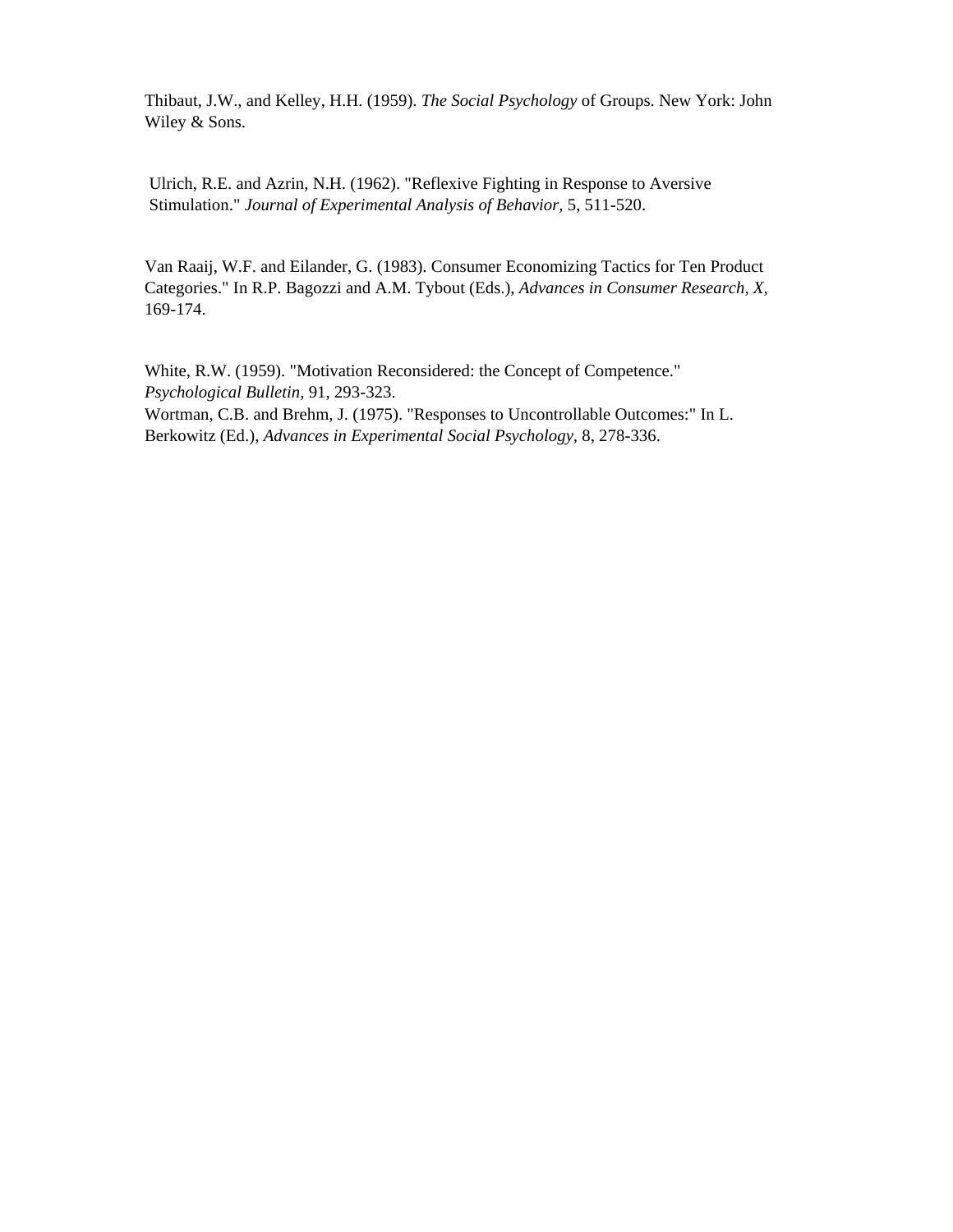## **APPENDIX : COPING STRATEGIES**

|                   | LOW income                                                                                                                    | <b>MEDIUM</b> income                                                                                      | <b>HIGH</b> income                                                                            |
|-------------------|-------------------------------------------------------------------------------------------------------------------------------|-----------------------------------------------------------------------------------------------------------|-----------------------------------------------------------------------------------------------|
| Living quarters:  | Give up apartment; live<br>with<br>family or friends<br>Move into "emergency<br>housing"/women's<br>shelter                   | Give up rental; live with<br>family or friends for free                                                   | Live with family or friends<br>for free                                                       |
|                   | Find a roommate<br>Get different roommate<br>who<br>could pay more<br>Have children spend a<br>week                           | Take in boarder                                                                                           |                                                                                               |
|                   | with their grandparents<br>Move into a motel<br>Have 2 people in single<br>apartment; have 3 people<br>in 2-bedroom apartment | Move into single hotel<br>room                                                                            |                                                                                               |
|                   | Find cheaper rent                                                                                                             | Live in more dangerous,<br>but<br>cheaper part of town;<br>$low-$<br>rent, subsidized housing             | Get cheaper, smaller<br>apartment; move into<br>co-op; move to cheaper<br>part of town        |
|                   | Move to cheaper part of the<br>country<br>Be homeless                                                                         | Move to cheaper part of the<br>country<br>Be on the streets<br>Sell home                                  | Move to cheaper part of the<br>country<br>Sell home                                           |
|                   |                                                                                                                               | Refinance mortgage<br>Move into lean-to in the<br>woods<br>Give up home with a pool<br>Buy a smaller home | Buy cheaper, smaller home                                                                     |
| <b>Education:</b> | Drop out of college                                                                                                           | Drop out of college<br>No private school for<br>children                                                  | No private school for<br>children<br>No extra classes for<br>children<br>(art, piano lessons) |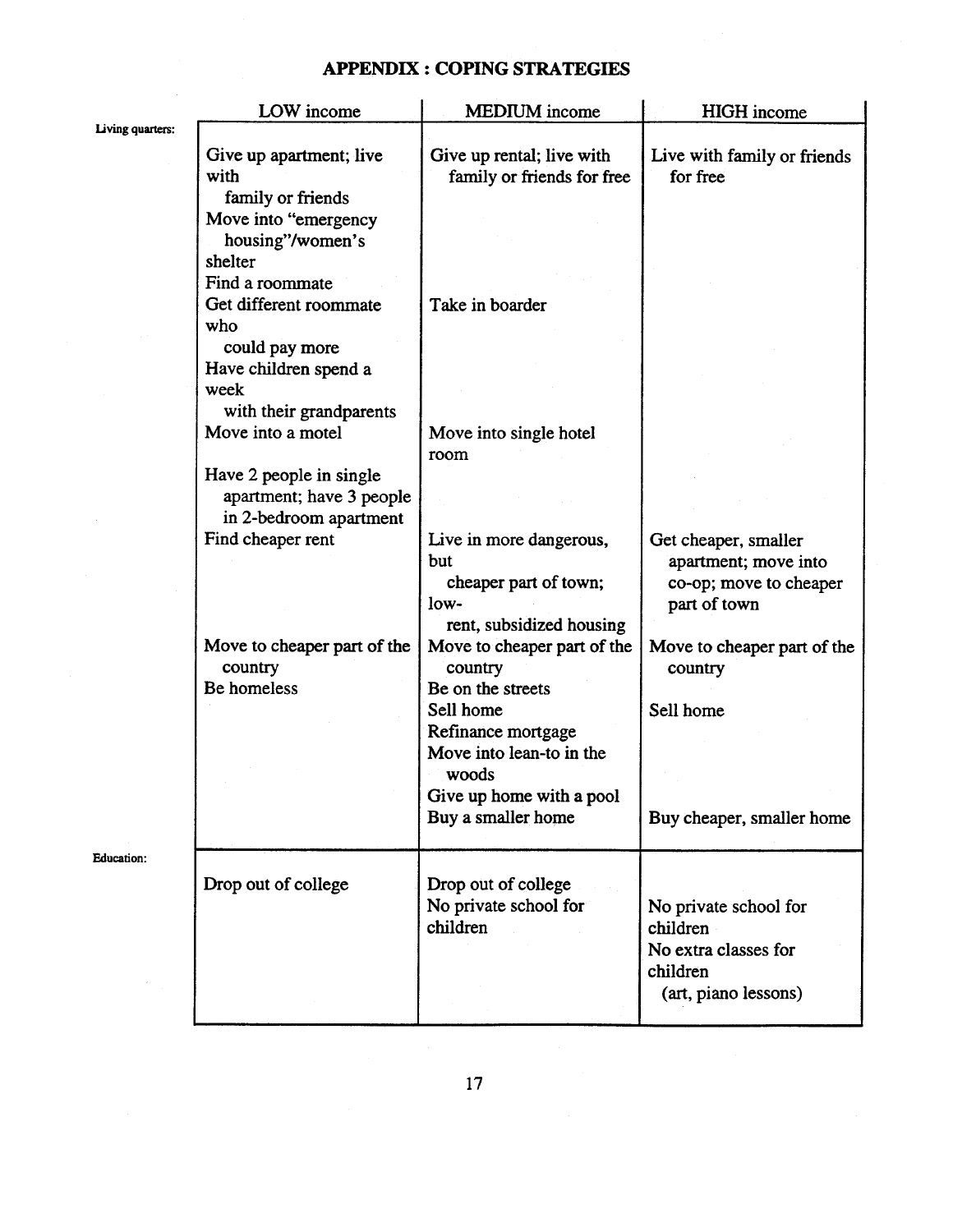| Get full-time work                               | Get full-time work                              | Both spouses work                          |  |
|--------------------------------------------------|-------------------------------------------------|--------------------------------------------|--|
| Get additional work                              | Get multiple jobs; extra<br>hours               | Get multiple jobs; night job               |  |
| Get better paying job<br>Find job closer to home | Get better paying job                           | Get a better paying job                    |  |
|                                                  | Find jobs outside the local<br>area             |                                            |  |
|                                                  | Come out of retirement and<br>do part-time work | Come out of retirement and<br>work         |  |
|                                                  |                                                 | Spouse work for free in<br>family business |  |

 $\overline{\phantom{a}}$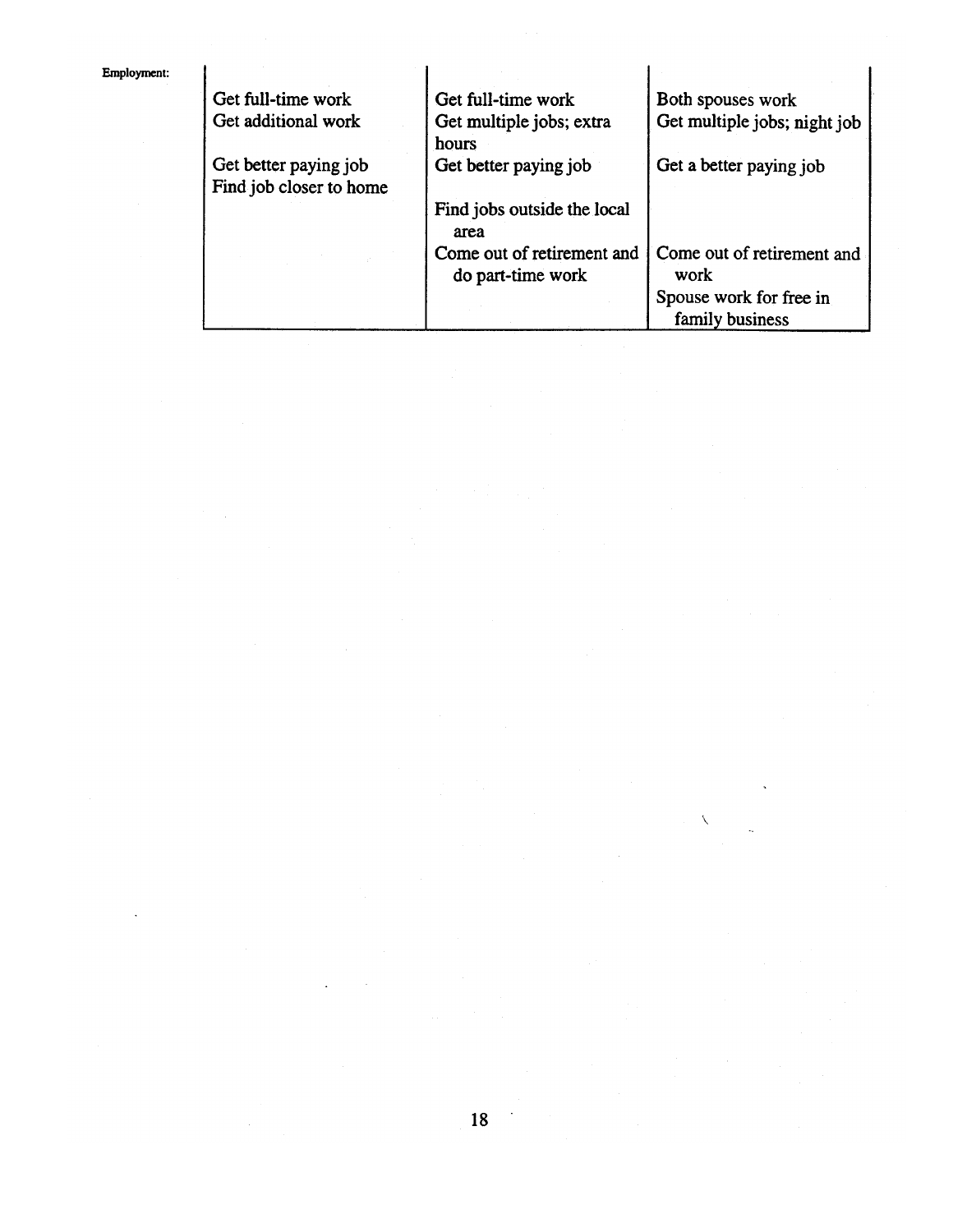|                 | LOW income                          | <b>MEDIUM</b> income                          | <b>HIGH</b> income         |
|-----------------|-------------------------------------|-----------------------------------------------|----------------------------|
| Obtain cash:    |                                     |                                               |                            |
|                 | Borrow money from family            | Borrow from family                            |                            |
|                 | or friends                          |                                               |                            |
|                 | Take out bank loan                  | Take out bank loans                           | Take out bank loan         |
|                 | Use savings<br>Turn to street crime | Use savings                                   | Use savings/401 K          |
|                 | Sell possessions                    | Scrounge around                               | Sell possessions           |
|                 |                                     | Sell possessions<br>Turn hobby into source of |                            |
|                 |                                     | income (crafts)                               |                            |
|                 |                                     | Cash in investments                           | Sell stocks, the family    |
|                 |                                     |                                               | business, rental property  |
|                 |                                     |                                               | other assets               |
|                 |                                     |                                               | Rent out some assets       |
|                 |                                     |                                               | Refinance assets           |
|                 |                                     |                                               |                            |
| Consumer goods: |                                     |                                               |                            |
|                 | Limit clothes, shoes                | Limit new clothing                            | Limit new clothing         |
|                 | Limit soaps, shampoos etc.          | Stretch personal hygiene                      | Modify household           |
|                 | No TV                               | supplies<br>No TV                             | spending<br>No TV          |
|                 | No cable                            | No cable                                      | No cable                   |
|                 | Limit hair cuts/beauty              | No beauty parlor                              |                            |
|                 | salon                               |                                               |                            |
|                 | Buy generic products                |                                               | Buy generic products       |
|                 | No beer or cigarettes               | No beer                                       |                            |
|                 | No video rental                     |                                               |                            |
|                 |                                     | No magazine or newspaper                      |                            |
|                 |                                     | subscriptions                                 |                            |
|                 |                                     | Look for sales                                | Look for sale rack         |
|                 |                                     | Buy clothes at rummage                        | Shop at garage sales       |
|                 |                                     | sales                                         |                            |
|                 |                                     | Make your own clothing<br>Accept clothes from |                            |
|                 |                                     | Churches                                      |                            |
|                 |                                     | Use clothing vouchers                         |                            |
|                 |                                     | No home renovations                           |                            |
|                 |                                     | Make gifts instead of                         | Make gifts instead of      |
|                 |                                     | purchasing them                               | purchasing them            |
|                 |                                     | No books or Internet                          | Limit book purchases       |
|                 |                                     | No new furniture or                           | No flowers for the home    |
|                 |                                     | household decorations                         |                            |
|                 |                                     |                                               | Limit spending on toys for |

# **COPING STRATEGIES continued**

 $\bar{z}$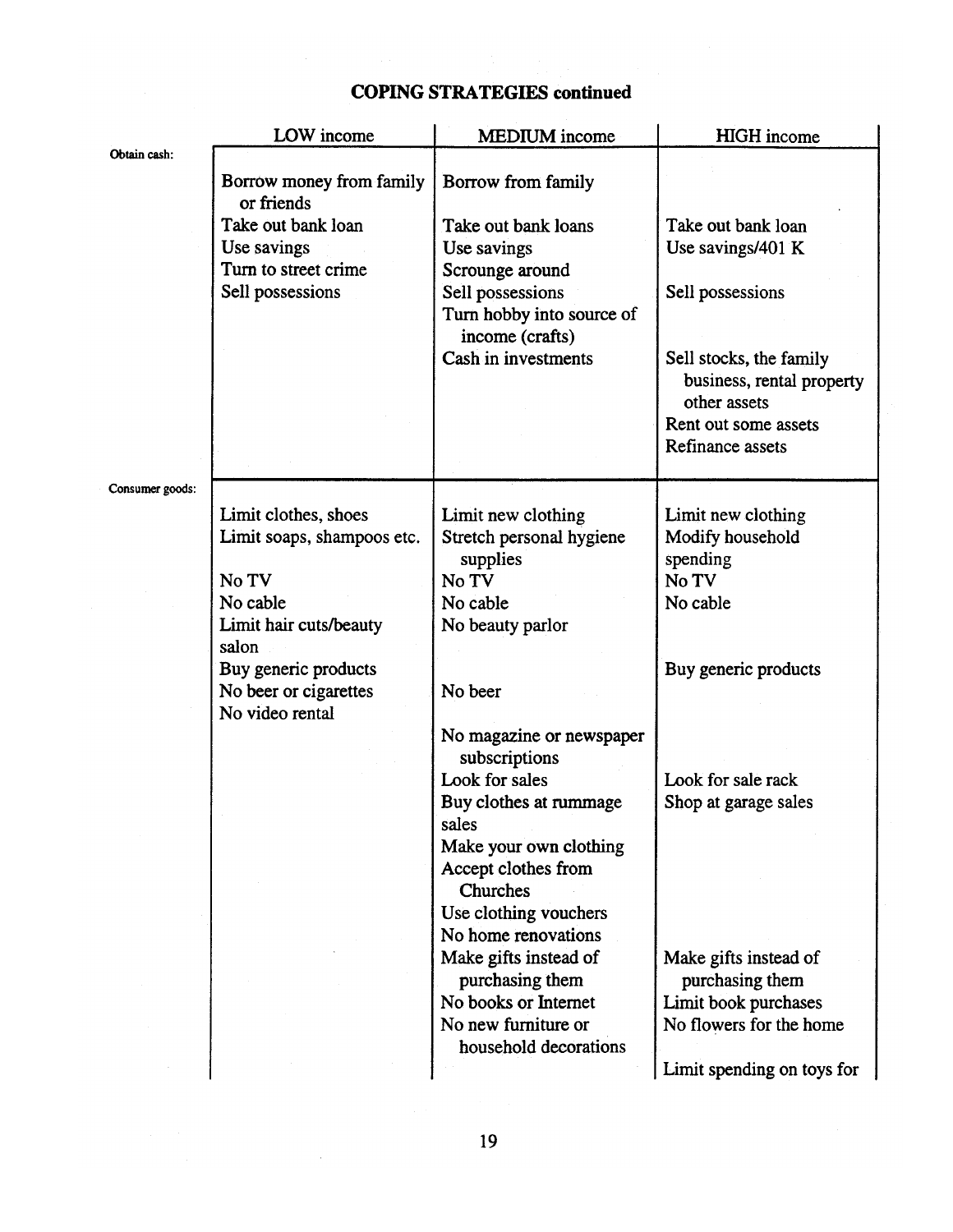| children                 |
|--------------------------|
|                          |
| Make scheduled purchases |
|                          |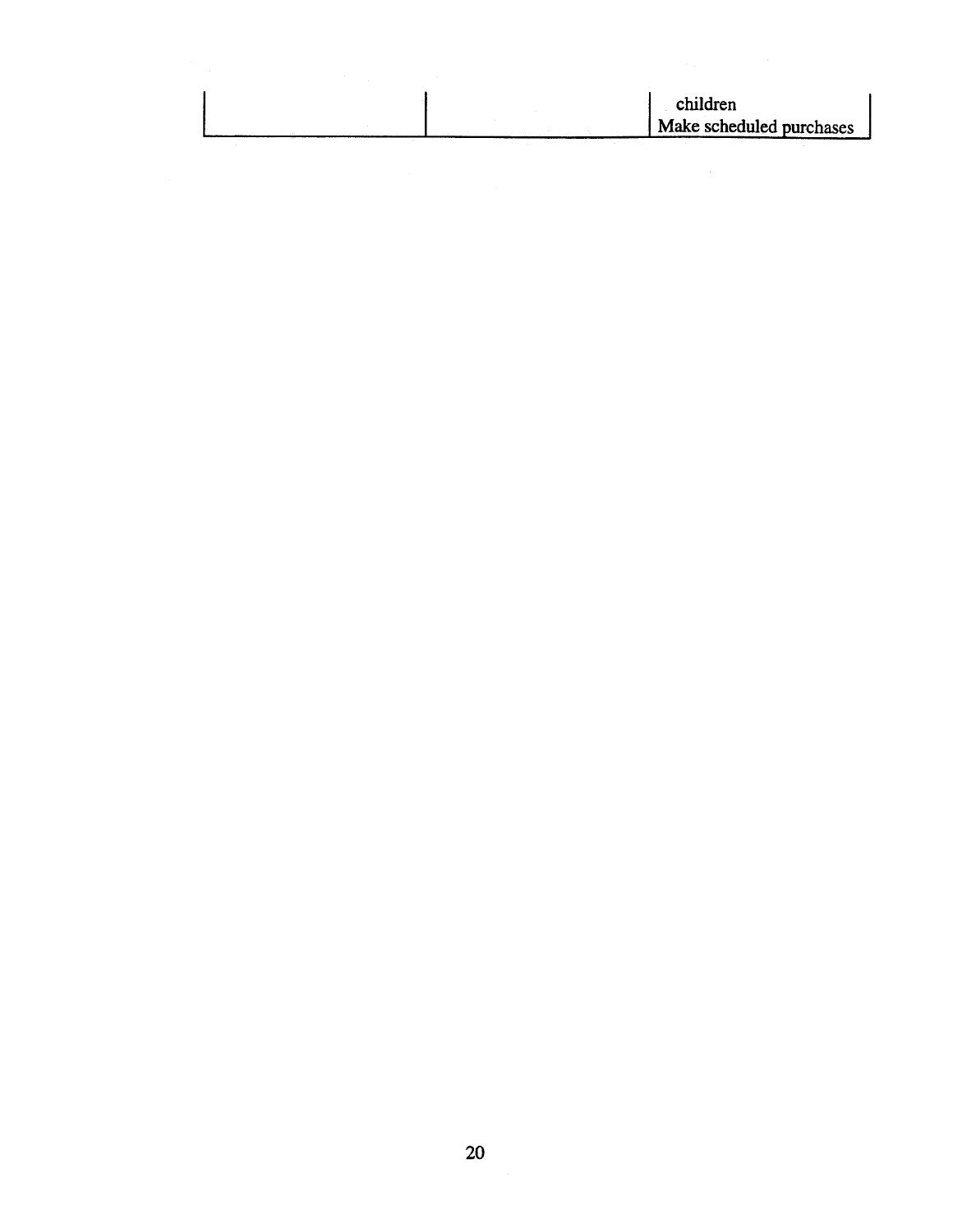|                 | LOW income                                                                                                                         | <b>MEDIUM</b> income                                                                                                                                                     | <b>HIGH</b> income                                                                                                                                  |
|-----------------|------------------------------------------------------------------------------------------------------------------------------------|--------------------------------------------------------------------------------------------------------------------------------------------------------------------------|-----------------------------------------------------------------------------------------------------------------------------------------------------|
| Health care:    | No visits to doctor<br>No eye-doctor<br>No dentist                                                                                 | No dentist<br>Do without braces<br>Children get glasses $\&$<br>dentistry, but not the<br>parents<br>Pay minimum on doctor's<br>bill                                     | Give up safety net of living<br>near doctors and hospital<br>Postpone certain health<br>procedures<br>Give up other things, but<br>keep health care |
| Insurance:      | No car insurance<br>No health insurance<br>No malpractice insurance                                                                | No car insurance; limit car<br>insurance<br>No health insurance<br>No life insurance<br>Cut back on home-owner's<br>insurance<br>Change deductible on car<br>insurance   | Limit amount of coverage<br>Use life insurance as a<br>source<br>of revenue                                                                         |
| Transportation: | Limit use of car<br>No car repairs<br>Trade-in car for older<br>model<br>Give up car; ride public<br>transportation<br>Use bicycle | Take fewer trips<br>No car repairs<br>Drive an older car; keep the<br>car longer<br>Give up car; ride public<br>transportation<br>Walk everywhere<br>Borrow parent's car | Sell new truck and get<br>older<br>one<br>Give up car                                                                                               |

## **COPING STRATEGIES continued**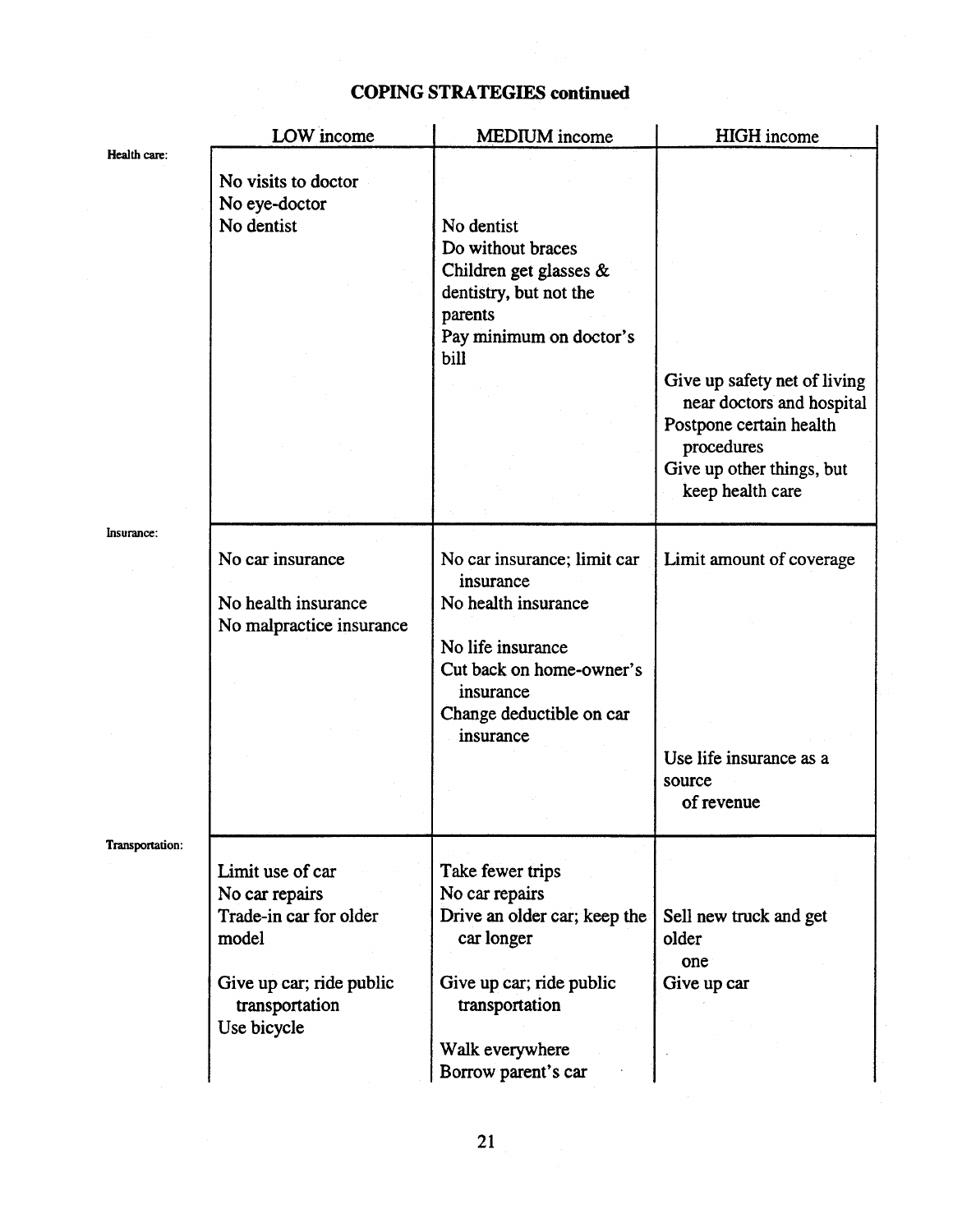| Get a smaller car<br>Give up specialty vehicle<br>(van)            | Get cheaper car<br>Give up specialty vehicle<br>(motorcycle) |
|--------------------------------------------------------------------|--------------------------------------------------------------|
| Give up second vehicle<br>Don't wash the car<br>Give up leased car | Give up second vehicle                                       |

 $\ddot{\phantom{0}}$ 

 $\ddot{\phantom{0}}$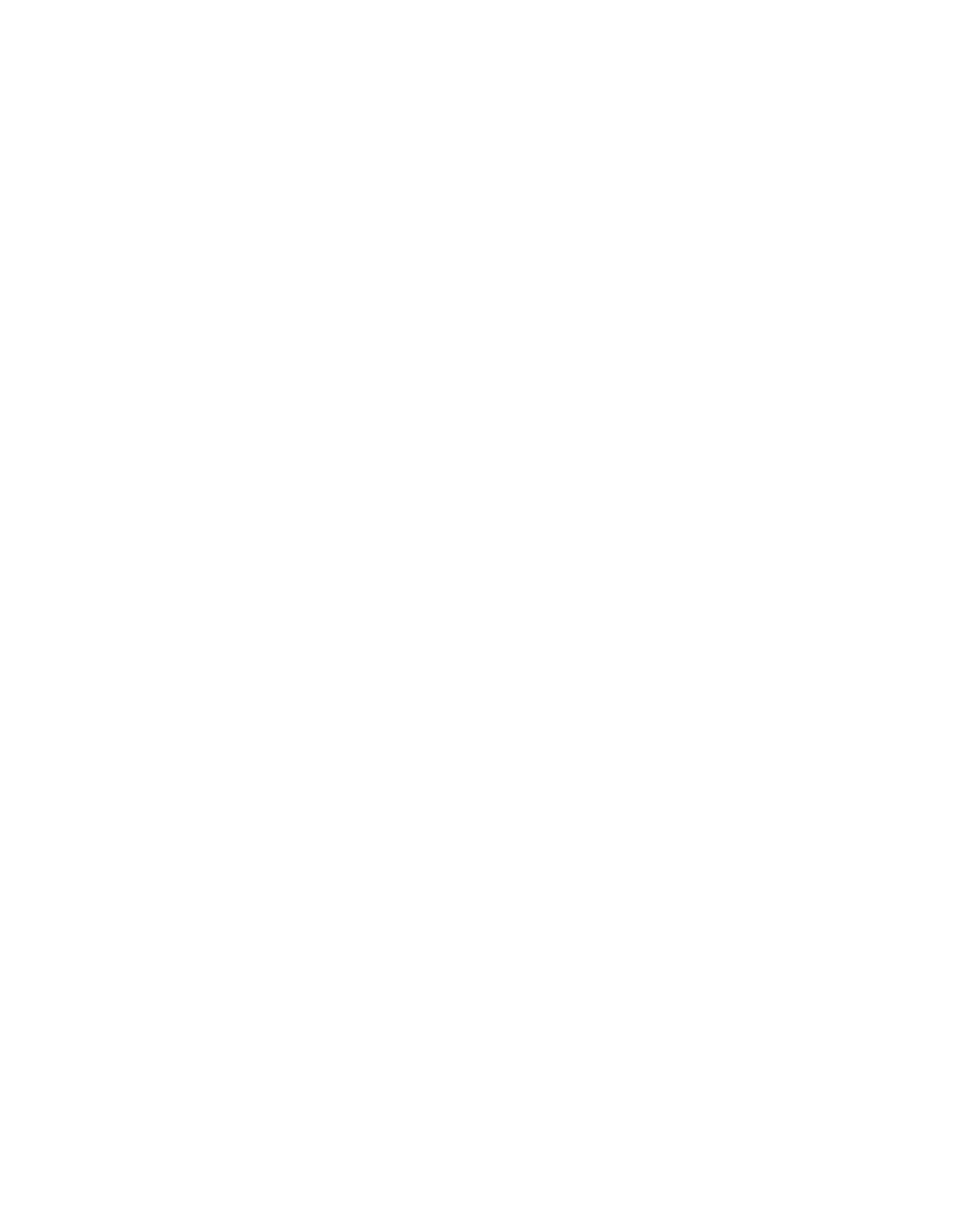| Wash clothes by hand | clothes<br>No dry cleaning |  |
|----------------------|----------------------------|--|
|                      |                            |  |

 $\mathcal{A}$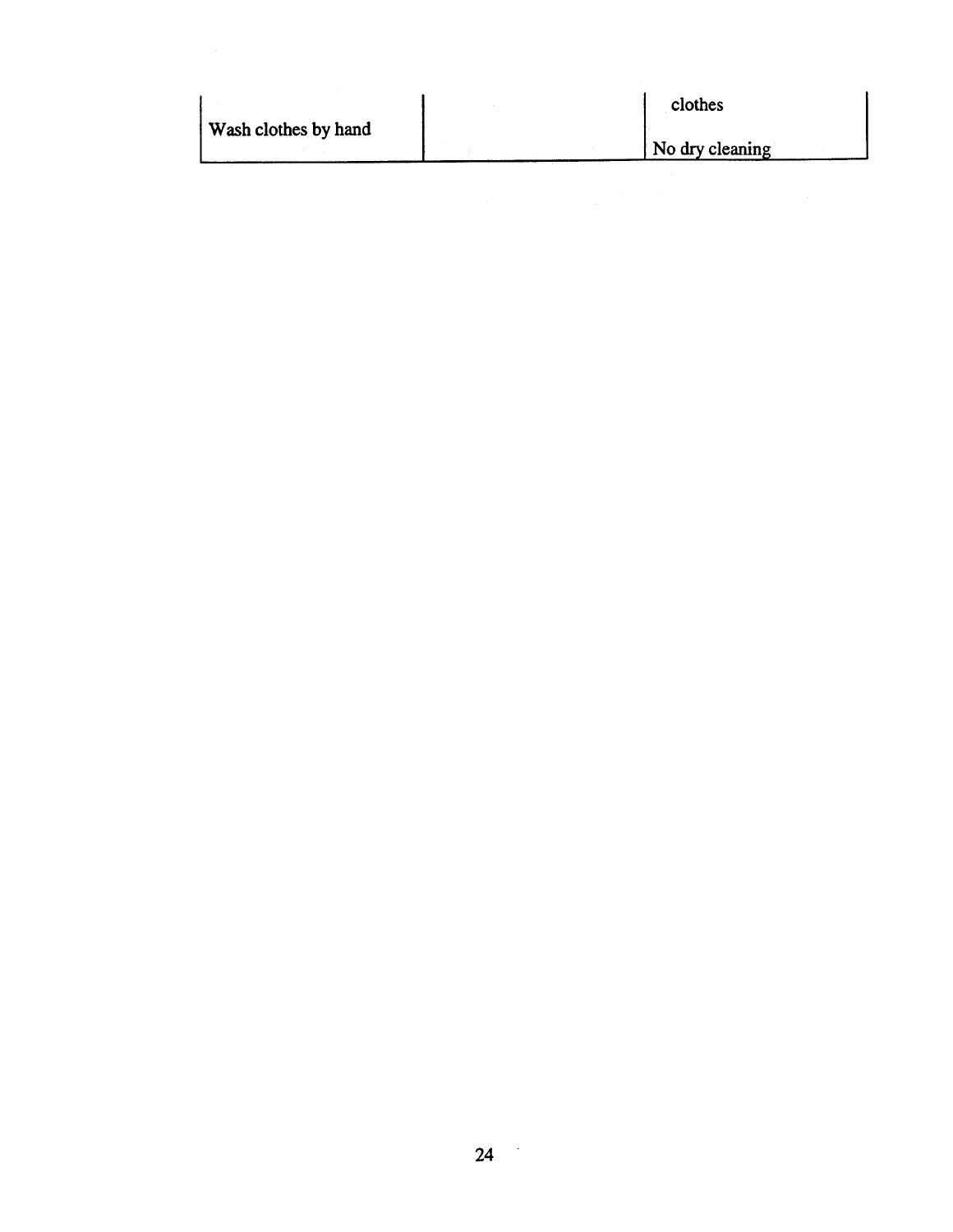## **COPING STRATEGIES continued**

|                      | LOW income                                                               | <b>MEDIUM</b> income                             | <b>HIGH</b> income                                             |
|----------------------|--------------------------------------------------------------------------|--------------------------------------------------|----------------------------------------------------------------|
| Money<br>management: |                                                                          |                                                  |                                                                |
|                      | Use the credit card to cover                                             | Go into debt                                     | Accumulate debt until                                          |
|                      | expenses month-to-                                                       |                                                  | credit                                                         |
|                      | month                                                                    |                                                  | is exhausted and then                                          |
|                      |                                                                          |                                                  | sell                                                           |
|                      |                                                                          |                                                  | things                                                         |
|                      | Make a budget                                                            | Go on serious budget                             | Prioritize expenses and<br>budget; more short-term<br>planning |
|                      | No spontaneous spending;                                                 | Cut corners; any                                 | Bend and do without;                                           |
|                      | every expense calculated                                                 | controllable                                     | financial considerations                                       |
|                      | and planned                                                              | expense should be cut<br>down                    | play heavily in all family<br>decisions                        |
|                      | Call and arrange partial<br>payment of bills                             |                                                  |                                                                |
|                      | Pay some bills every other<br>month ("Round Robin")<br>Consolidate debts | Pay some bills every other<br>month ("Checkers") | Pay some bills and not<br>others                               |
|                      | Pay cash to increase                                                     | Pay cash                                         |                                                                |
|                      | awareness of spending                                                    |                                                  |                                                                |
|                      | Wait and see what comes                                                  |                                                  |                                                                |
|                      | through for the next                                                     |                                                  |                                                                |
|                      | month                                                                    |                                                  |                                                                |
|                      | Declare bankruptcy                                                       |                                                  |                                                                |
|                      | Gradually pay off debts in                                               |                                                  |                                                                |
|                      | small amounts each                                                       |                                                  |                                                                |
|                      | month                                                                    |                                                  |                                                                |
|                      |                                                                          | Live like a pauper                               |                                                                |
|                      |                                                                          | Do not go into debt; do not                      |                                                                |
|                      |                                                                          | spend money you don't                            |                                                                |
|                      |                                                                          | have                                             |                                                                |
|                      |                                                                          |                                                  | Look for sales                                                 |
|                      |                                                                          |                                                  | Go unprepared for                                              |
|                      |                                                                          |                                                  | emergencies                                                    |
|                      |                                                                          |                                                  | Shop with coupons                                              |
|                      |                                                                          |                                                  | Put all money back into                                        |
|                      |                                                                          |                                                  | your<br>business & take no                                     |
|                      |                                                                          |                                                  |                                                                |
|                      |                                                                          |                                                  | income                                                         |
|                      |                                                                          |                                                  | Be more risky and daring                                       |
|                      |                                                                          |                                                  | in                                                             |
|                      |                                                                          |                                                  | investments                                                    |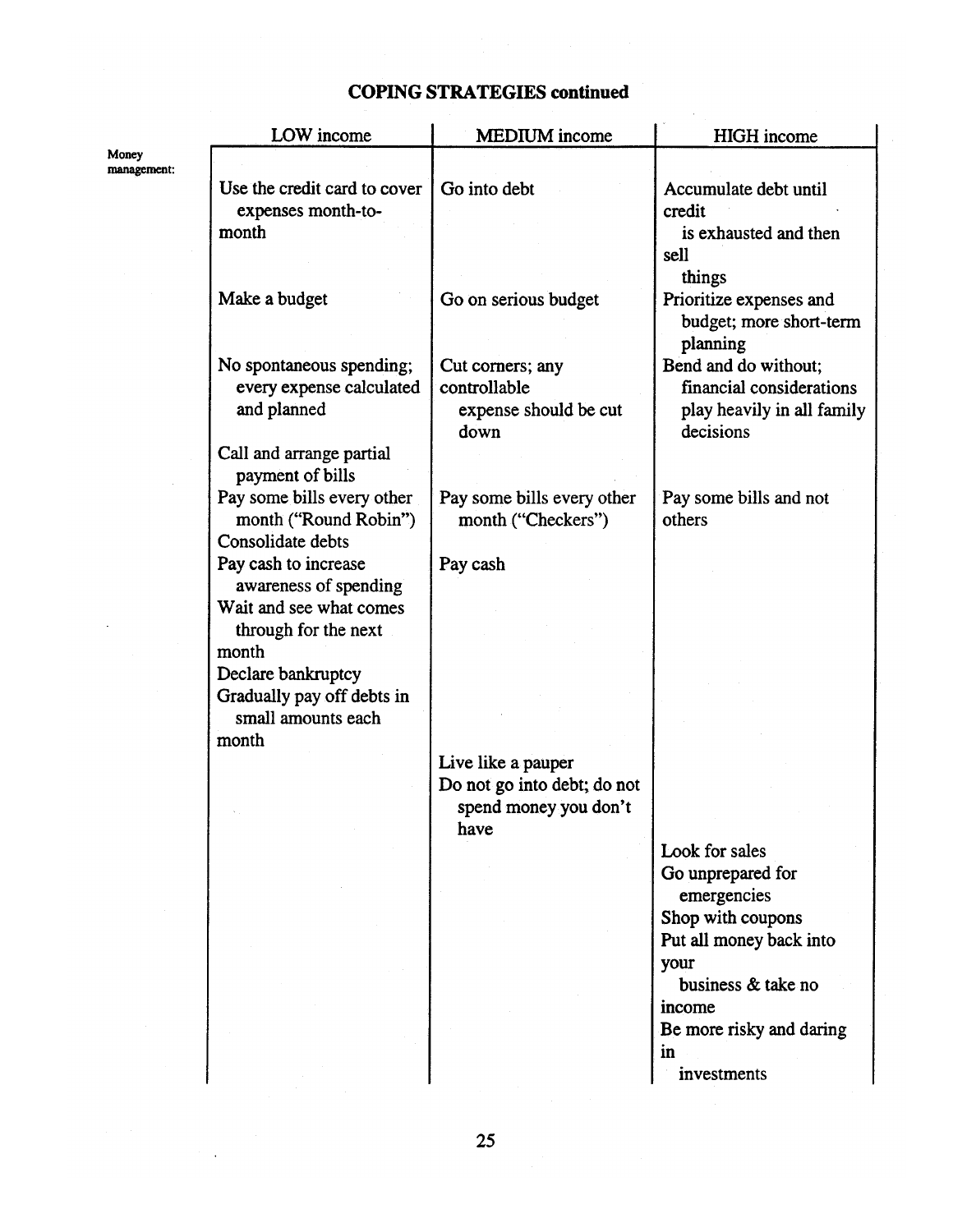| Use credit cards to meet<br>needs; use as safety net | Use credit cards to meet<br>needs | Use credit cards to cover<br>some expenses                |
|------------------------------------------------------|-----------------------------------|-----------------------------------------------------------|
| Give up credit cards                                 | Give up credit cards              | Give up credit cards;<br>reduce<br>number of credit cards |
| Use credit cards to<br>consolidate debts             |                                   |                                                           |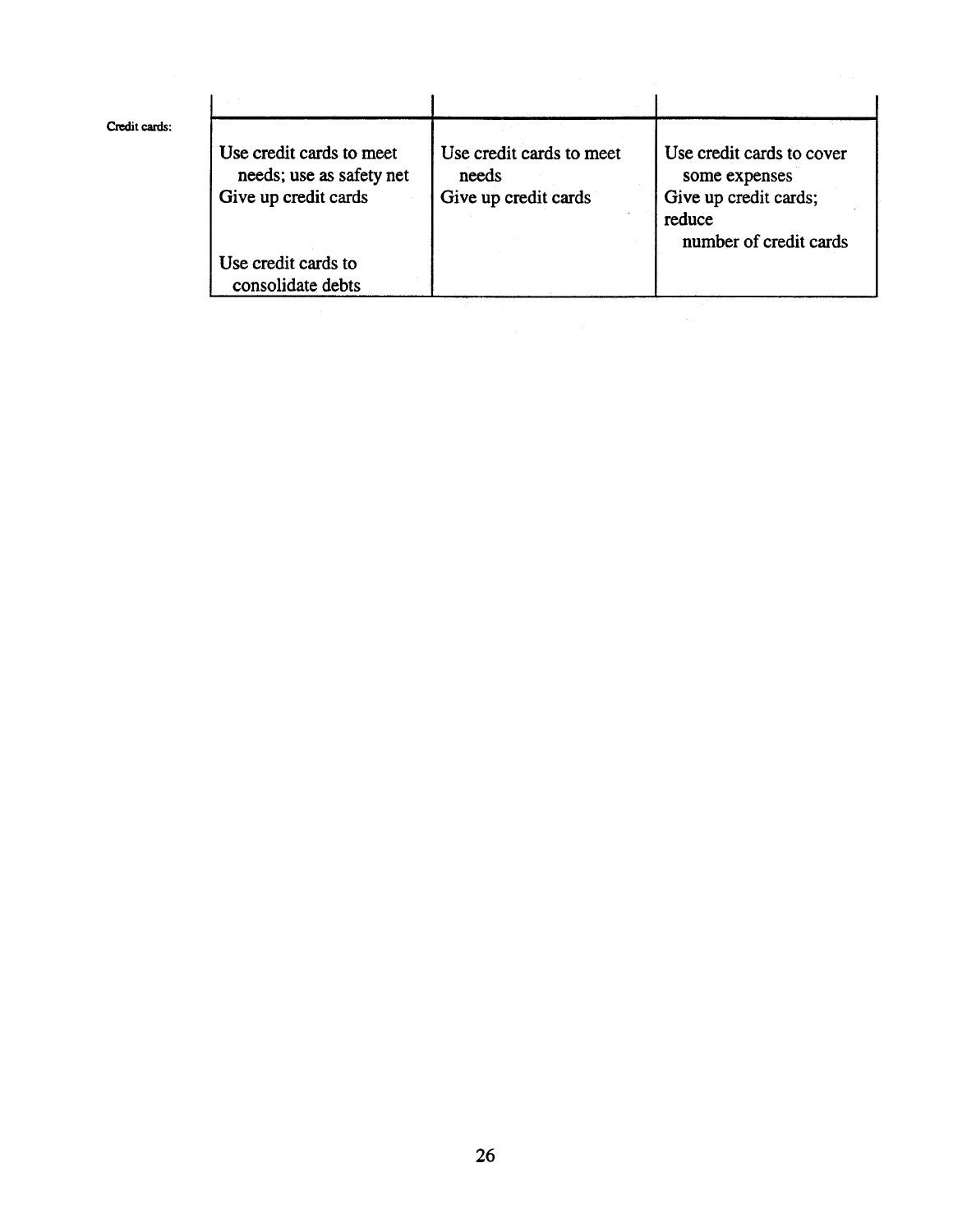# **COPING STRATEGIES continued**

|        | LOW income                                                                                 | <b>MEDIUM</b> income                                                                                                                                    | <b>HIGH</b> income                                                                    |
|--------|--------------------------------------------------------------------------------------------|---------------------------------------------------------------------------------------------------------------------------------------------------------|---------------------------------------------------------------------------------------|
| Food:  | No eating out<br>Limit the amount of snack<br>food<br>Buy food that "keeps you<br>going"   | No eating out<br>Limit the amount of snack<br>food; no beer<br>Eat filling food: macaroni<br>&<br>cheese; oatmeal; rice;                                | No eating out<br>Bring your own coffee<br>instead of buying it<br>outside             |
|        | Eat less; go hungry; fast<br>Buy cheaper food                                              | pasta<br>Skip meals; buy less food<br>No fancy cuts of meat,<br>fresh<br>vegetables or fruit;<br>generic                                                | Limit the amount of food<br>Eat cheaper foods; no rich<br>eating                      |
|        | Eat at someone else's home<br>Use food stamps                                              | Take free meals with<br>family<br>Use food stamps; go to                                                                                                |                                                                                       |
|        |                                                                                            | food<br>distribution services<br>Find edible plants<br>Can your own produce<br>Move into subsidized<br>housing<br>with prepared meals<br>cooked in bulk |                                                                                       |
| Other: | Defer the conception/birth<br>of<br>a child<br>Use cloth diapers instead of<br>disposables |                                                                                                                                                         |                                                                                       |
|        |                                                                                            | No Church tithes or charity<br>Replace cash donations<br>with<br>volunteer labor<br>Go on welfare<br>Delay house repairs                                | No charity donations<br>Go on a subsidy<br>Delay house repairs or<br>improvements; no |
|        |                                                                                            | Give up/commit suicide<br>Do home jobs yourself                                                                                                         | landscaping<br>No maid services; limit                                                |